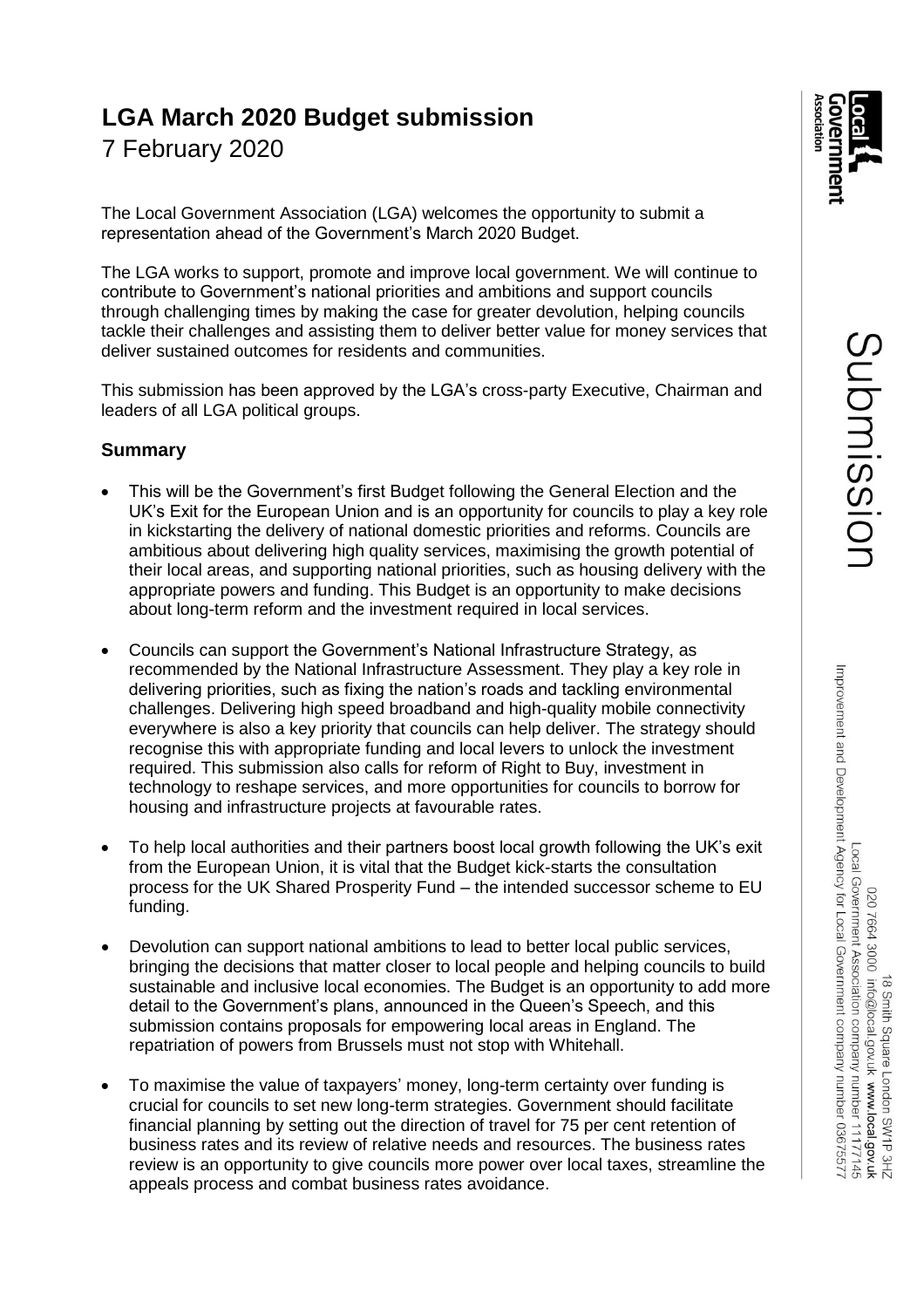• Ambitious investment and public service reform must be built on a stable financial foundation. Despite the welcome certainty and additional funding announced for 2020/21, council core services continue to be under significant pressure, having lost nearly £15 billion of core government funding over this decade, and nearly a quarter of staff since 2012. The 2020 Spending Review must provide sufficient funding and certainty for councils in the long term, including a long-term solution for funding adult social care.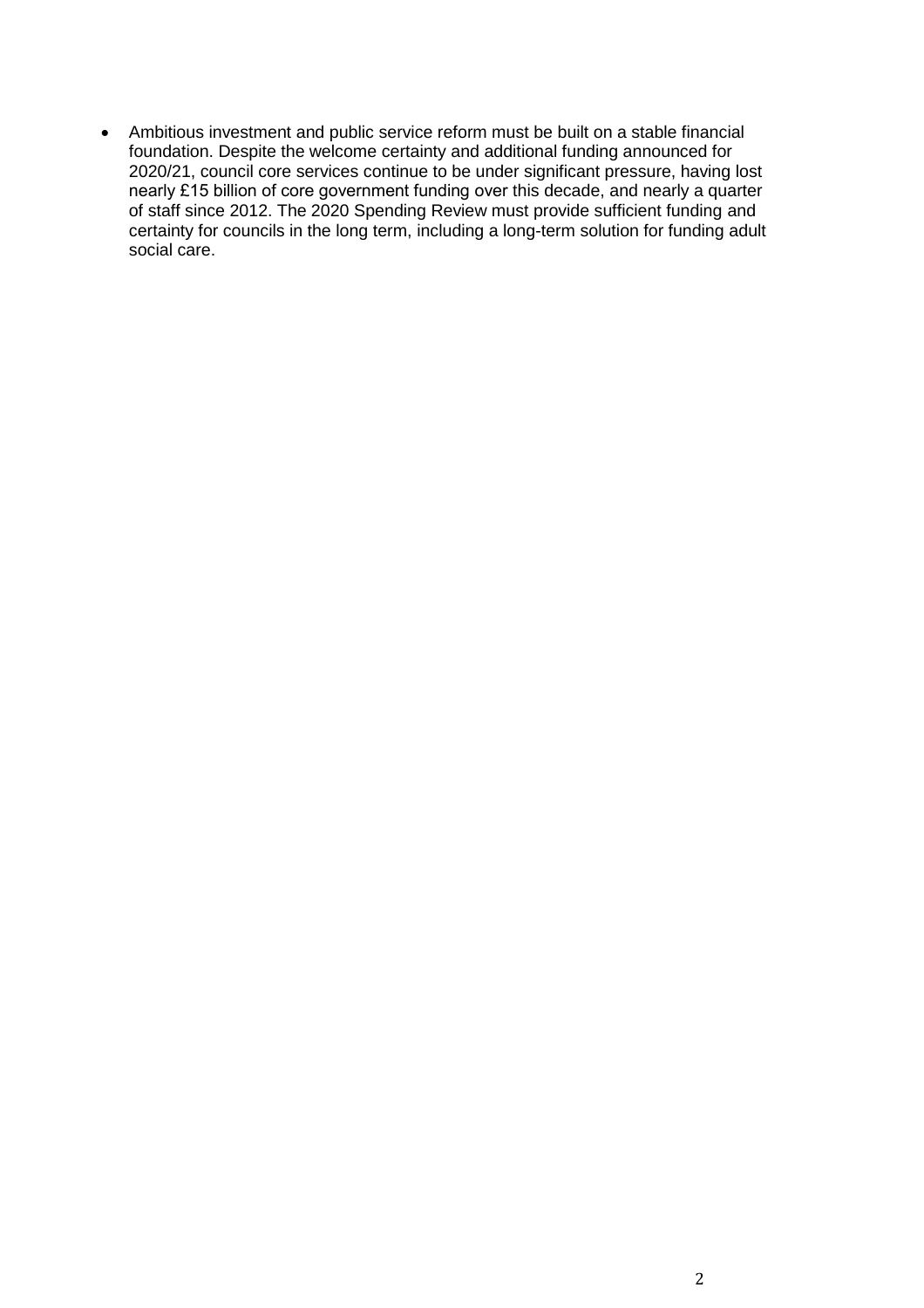# **Capital and infrastructure**

In the 2019 Spending Round the Government committed to delivering a new National Infrastructure Strategy ('Strategy'). This Budget is an opportunity to make a start on implementing it.

Councils already work closely with neighbours and other partners and are best placed to ensure that infrastructure investment meets the needs of residents and businesses, aligns with local industrial and economic strategies, as well as providing direct local democratic accountability.

The National Infrastructure Assessment report was clear in its support for more local approaches to delivering capital investment. We support this principle. **To maximise the effectiveness of the Strategy, councils must be at its heart.**

However, capital investment by councils to improve local areas and services is not limited to the priorities and scope of the National Infrastructure Strategy.

The following paragraphs set out the local government offer to unlocking maximum value for infrastructure investment, public service reform and a stronger economy to support both local and national priorities.

# Roads

The local road network is in need of investment. The number of vehicle miles travelled on council roads each year increased by 3.3 per cent between 2009 and 2017. During the same period, annual local authority expenditure on highways and road maintenance fell by 32 per cent. The Government spends 43 times more per mile on maintaining the strategic roads network than the local roads network, and latest industry research<sup>1</sup> shows a £9.8 billion backlog of repairs on local roads, which would take 10 years to complete. **Reinvesting 2p of existing fuel duty, worth around £1 billion a year, in local roads would make further serious progress on the pothole backlog quicker and support government ambitions for the national transport network.**

In addition, there is too much fragmentation of roads funding, which is not conducive to effective forward planning or for extracting efficiencies, for example through better contracts, partnership working and commissioning. There are at least 11 different capital funding streams for roads, each with different rules, timescales and allocation processes:

- Transforming Cities Fund
- National Productivity Investment Fund
- Housing Infrastructure Funding
- Safer Roads Fund
- Potholes Action Fund
- Local Highways Maintenance Funding − Needs Element
- Local Highways Maintenance Challenge Fund
- Local Highways Maintenance Incentive/Efficiency Element Funding
- Local Growth Fund
- Sustainable Travel Access Fund
- Major Roads Fund.

l

<sup>1</sup> <https://www.asphaltuk.org/wp-content/uploads/alarm-survey-2019-digital.pdf>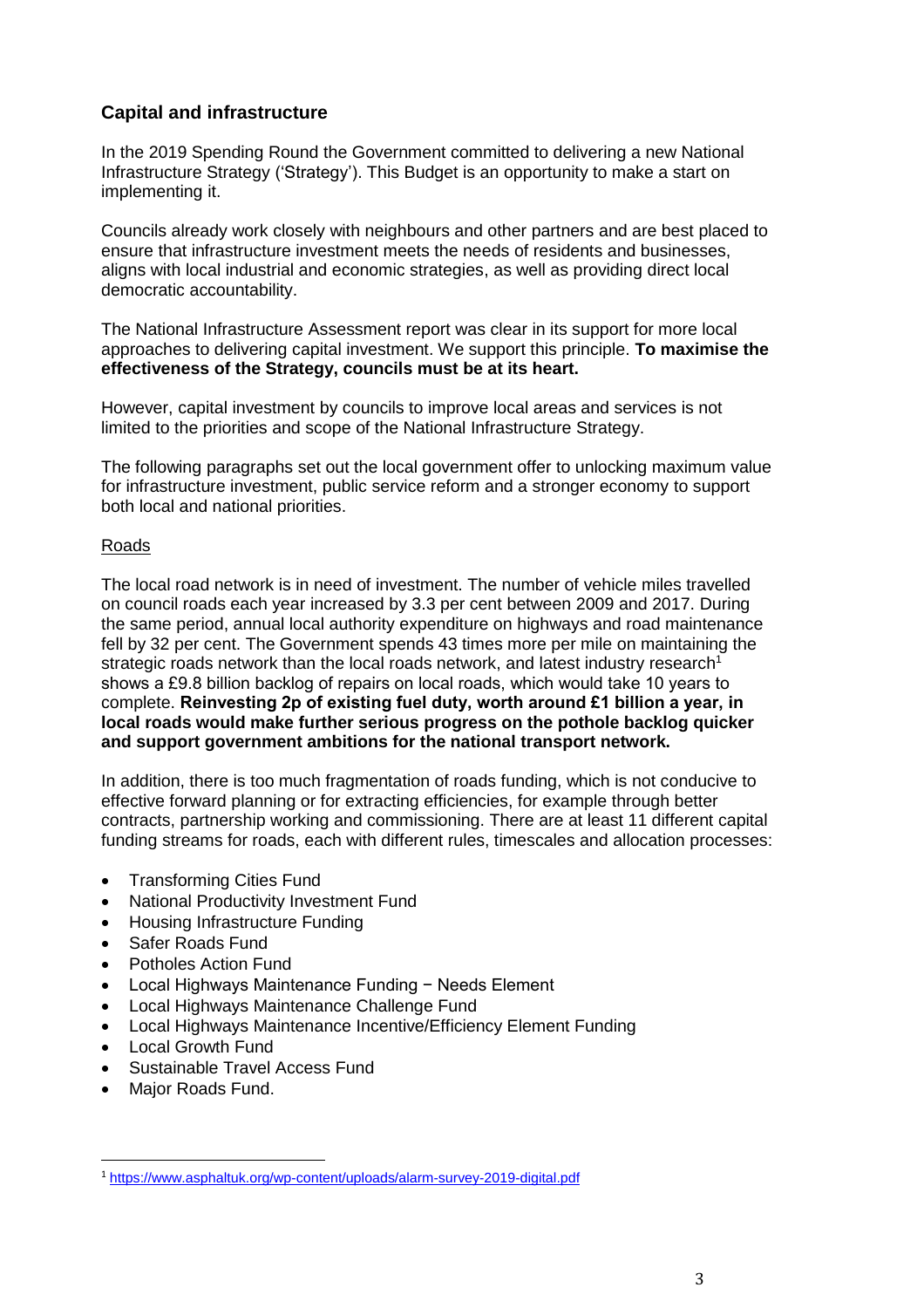**A better approach would be to follow through on the recommendations of the National Infrastructure Commission, providing councils with stable, devolved infrastructure budgets, as Highways England and Network Rail have. <sup>2</sup> This would give a funding allocation in advance for five years.** This is the most effective way for councils and central government to deliver infrastructure improvements and national infrastructure projects in a way that complements local growth strategies and provides better value for money.

#### Climate change and the environment

As Government rightly recognises, climate change is one of the main emerging priorities for the UK and the world. Many Whitehall departments and agencies are involved in developing the UK's response, but there is a need for an agent of change at the local level that has the credibility to bring all these interests together with the community.

Councils are best placed to take on this role, because they have been addressing this issue for some time. Our research of 100 councils' activities found over 182 projects related to tackling climate change.<sup>3</sup> Councils also already bring partners together to deliver meaningful local change, whether it be for local enterprise partnerships (LEPs), safeguarding panels or health and wellbeing boards. **In order to fulfil their potential as agents of change, councils must have powers to bring together public services and resources under local leadership.**

Examples of council-led action include installation of vehicle charging points and waste prevention schemes through to long-term investment in renewable energy projects. These generate significant carbon savings, but require years of planning and initial investment, for example £9 million to develop a solar farm and £28 million for a leisure centre integrated with a combined heat and power plant.

There is a real opportunity for local and national government to work together to deliver tangible change on reducing carbon emissions with the aim of delivering zero net carbon by 2030. **To enable this, we are calling for a joint local and central government taskforce on climate change** which reaches across government and incorporates departments such as MHCLG, DEFRA, BEIS, DfT and HM Treasury and considers the most appropriate actions, funding, coordination and collaboration needed to drive the UK's climate change agenda.

The effects of climate change are already being felt, for example through more frequent extreme weather events. If councils are given the right tools and resources to lead local action and investment, they can address the personal and financial risks to communities and local economies from climate change and help them become more resilient to the increased risk of flooding and heatwaves.

One of the most effective areas of focus when it comes to addressing carbon emissions is the built environment, with more energy-efficient homes reducing their reliance on fossil fuels. **The National Infrastructure Strategy offers an opportunity to provide capital funding for the delivery of environmentally friendly homes and commercial buildings**. As a significant majority of the homes that will be in place by 2050 have already been built, **this should include retro-fitting existing homes as well as new builds.**

The Environment Bill is looking to forge a new environmental partnership with local government and councils have strong ambitions to deliver. **Investment in capital and** 

l

<sup>2</sup> National Infrastructure Assessment, page 76.

<sup>3</sup> <https://lga.moderngov.co.uk/documents/s23907/Climate%20Emergency%20Update.pdf>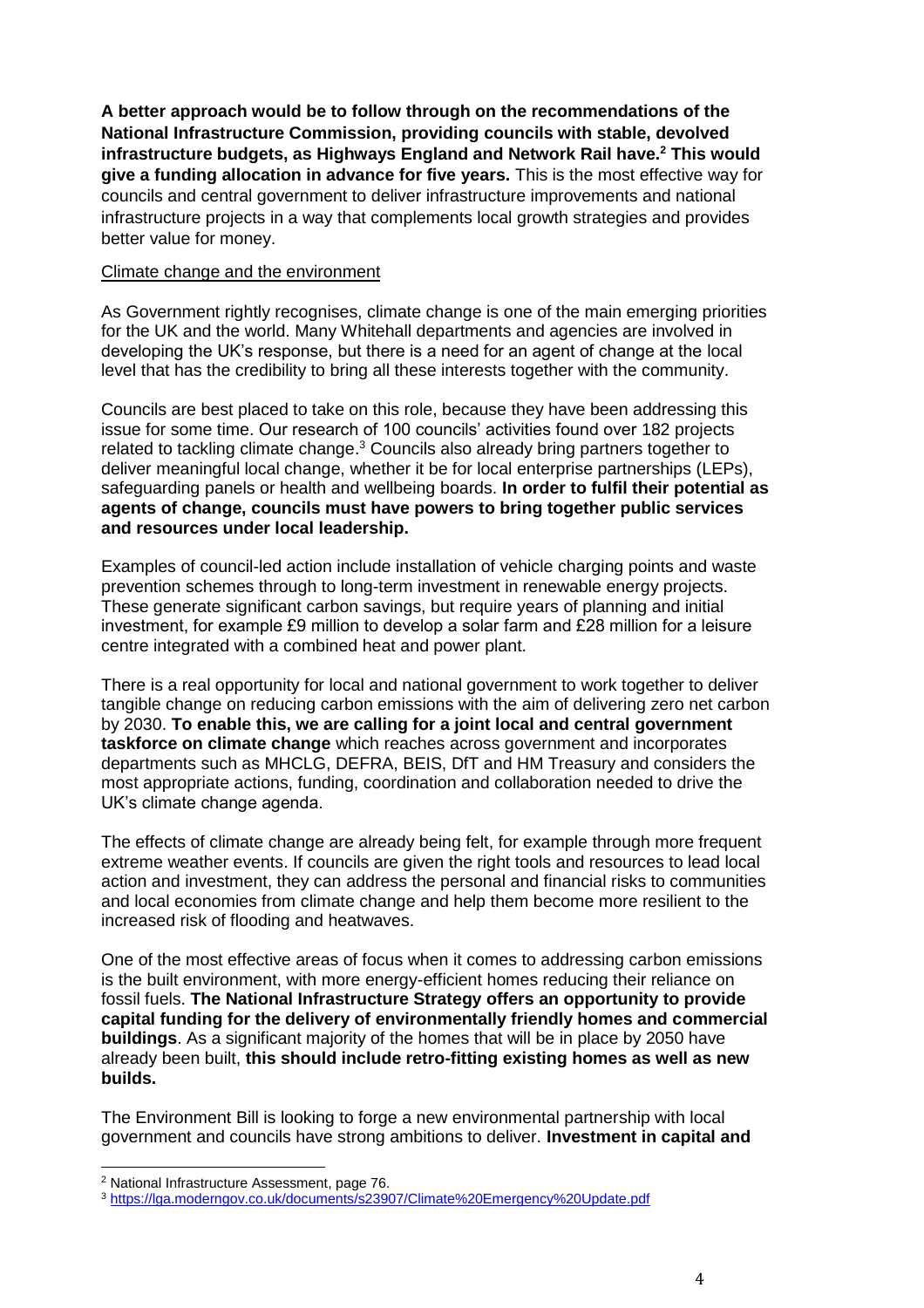**infrastructure is necessary to make the Government's reforms to waste and recycling a success.** The areas that would particularly require additional capital investment are infrastructure required to deliver free food waste collections, extra bins to facilitate higher quality recycling, and fleet to collect the anticipated increase in recycling.

Additionally, while some councils may need to invest in extra storing and sorting facilities for the increase in recycling, which may involve new build, the Government will also need to invest in end of the line reprocessing facilities so that we are not dependent on sending recycling materials abroad. Any potential ban on sending plastic waste to non-OECD countries could have an adverse impact on the direct costs to councils of managing waste. This needs further consideration and, potentially, funding.

# Finally, **all individual revenue spending requirements within the Environment Bill also need to be fully funded**. This includes:

- food waste and garden waste collections
- additional pressures on environment teams in councils to redesign waste services in order to deliver on consistency
- additional work for planning teams to deliver biodiversity net gain in planning applications and training to acquire these skills
- potential new litter enforcement powers and funding to cover prosecution costs
- flooding and tree felling consultation requirements
- development of Local Nature Recovery Strategies
- financial contributions by producers to the ambition around improvements in recycling rates.

The public sector contributes significant direct and indirect subsidies to **public transport**. The Government offers a direct rebate to fuel duty for the fuel used by bus operators through the Bus Service Operator Grant, amounting to more than £250 million a year. It is given to all services regardless of their profitability or social value, making it poorly targeted and a disincentive to being as fuel efficient as possible. Where the Government has piloted the devolution of this funding there have been positive results in increased patronage. **We are calling for the Bus Services Operator Grant to be devolved so it can be targeted better.**

The Campaign for Better Transport estimates that local authority funding for supported bus services across England and Wales has been cut by over 40 per cent since 2010, with reductions of 50 per cent or more in over half of all local authorities. Over 3,000 routes were reduced or completely lost over a decade. <sup>4</sup> One of the reasons for councils scaling back their investment in supported bus services is the fall in central government funding for concessionary travel.

Our analysis in 2019 shows that the grant funding provided by Parliament to fund concessionary travel has been cut by an estimated 63 per cent in cash terms, while costs have not fallen due mainly to the statutory nature of the scheme and the impact of fare inflation and statutory reimbursement arrangements. This means that councils have to subsidise concessionary travel to the tune of £650 million per annum from their own budget, forcing them to reduce services elsewhere and has put nearly half of bus routes at risk. <sup>5</sup> **Funding for concessionary fares should be reinstated to 2010/11 levels to stop the pressure on council funding of supported bus services, this way helping tackle climate change.**

l

<sup>&</sup>lt;sup>4</sup> Campaign for Better Transport, 2019[. https://bettertransport.org.uk/future-of-bus-funding-oct-](https://bettertransport.org.uk/future-of-bus-funding-oct-2019)[2019](https://bettertransport.org.uk/future-of-bus-funding-oct-2019)

 $5$  LGA analysis, 2019. [https://www.lgafirst.co.uk/news/funding-gap-for-free-bus-pass-scheme-hits-](https://www.lgafirst.co.uk/news/funding-gap-for-free-bus-pass-scheme-hits-652m/)[652m/](https://www.lgafirst.co.uk/news/funding-gap-for-free-bus-pass-scheme-hits-652m/)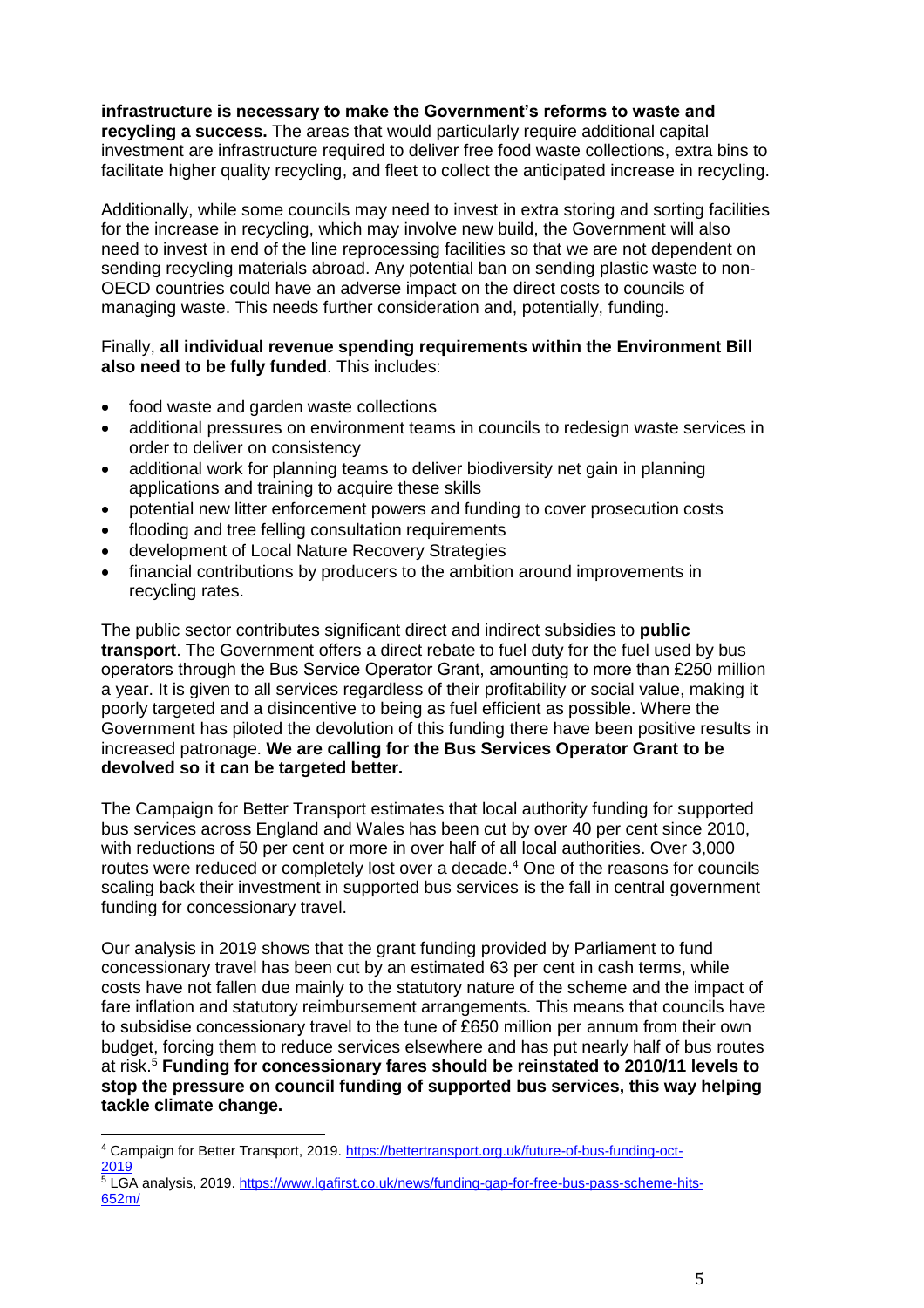# Broadband

Local government has been a key player in the roll-out of improved broadband connectivity to the hardest to reach areas over the last five years. It has partnered with telecommunications providers to extend coverage to local communities via the Superfast Broadband Programme and Local Full Fibre Networks initiative. While £5 billion announced by Government to support full-fibre rollout to the hardest to reach 20 per cent of the country is a positive step, it will need to be supplemented by measures to ensure we have enough skilled workers in fibre deployment. **Moving forward, the Government must leverage the expertise and experience of councils in any future funding programme to ensure the broadband subsidy is spent as effectively as possible.**

**Government must also use the National Infrastructure Strategy to consider how public funding could help address the significant mobile connectivity digital divide and ensure all communities have high quality 4G connectivity as a minimum.** The announcement of a Shared Rural Network is positive, but the measure of coverage used to judge the success of the network should match consumer experience on the ground, otherwise the public subsidy to these proposals will neither achieve value for money nor deliver for communities desperate for better mobile coverage. The LGA's Post-Brexit England Commission called on the Government to work with Ofcom to launch a rural roaming scheme allowing customers to roam into one another's networks in rural areas, should 4G coverage not reach 95 per cent of the geography of England by 2022.

#### Investing in technology

Alongside considering digital infrastructure such as broadband, **the Budget is an opportunity to invest in technology to unlock digital capabilities which would allow councils to reform services, reducing costs and improving the experience of residents and local businesses alike.**

For example, investment in technology can help streamline complex services such as licensing. Licensing frameworks have evolved in a piecemeal manner over many years, and the historic, fragmented and complex nature of licensing imposes unnecessary burdens on councils and businesses.

In 2014 we outlined proposals for technology-driven, legislation-backed reform of licensing based on streamlining licensing processes through a single application process leading to a single licence tailored to specific business needs. This would free up time for both businesses and councils whilst maintaining important safeguards for local communities and businesses. The Government adopted a similar ambition in 2015, but legislation and technology remained barriers to taking the reform forward.

**The Budget provides an opportunity to introduce a single licensing framework by investing in council IT systems. This will enable councils** to make the digital changes required to offset the challenges relating to multiple different statutory frameworks. Legal reform of these frameworks would allow for further streamlining as well.

# Investment in new housing and Right to Buy

Council housebuilding and reform to Right to Buy are both critical to boosting the supply of new homes, providing good quality homes to rent, reducing homelessness and tackling the housing waiting lists many councils have.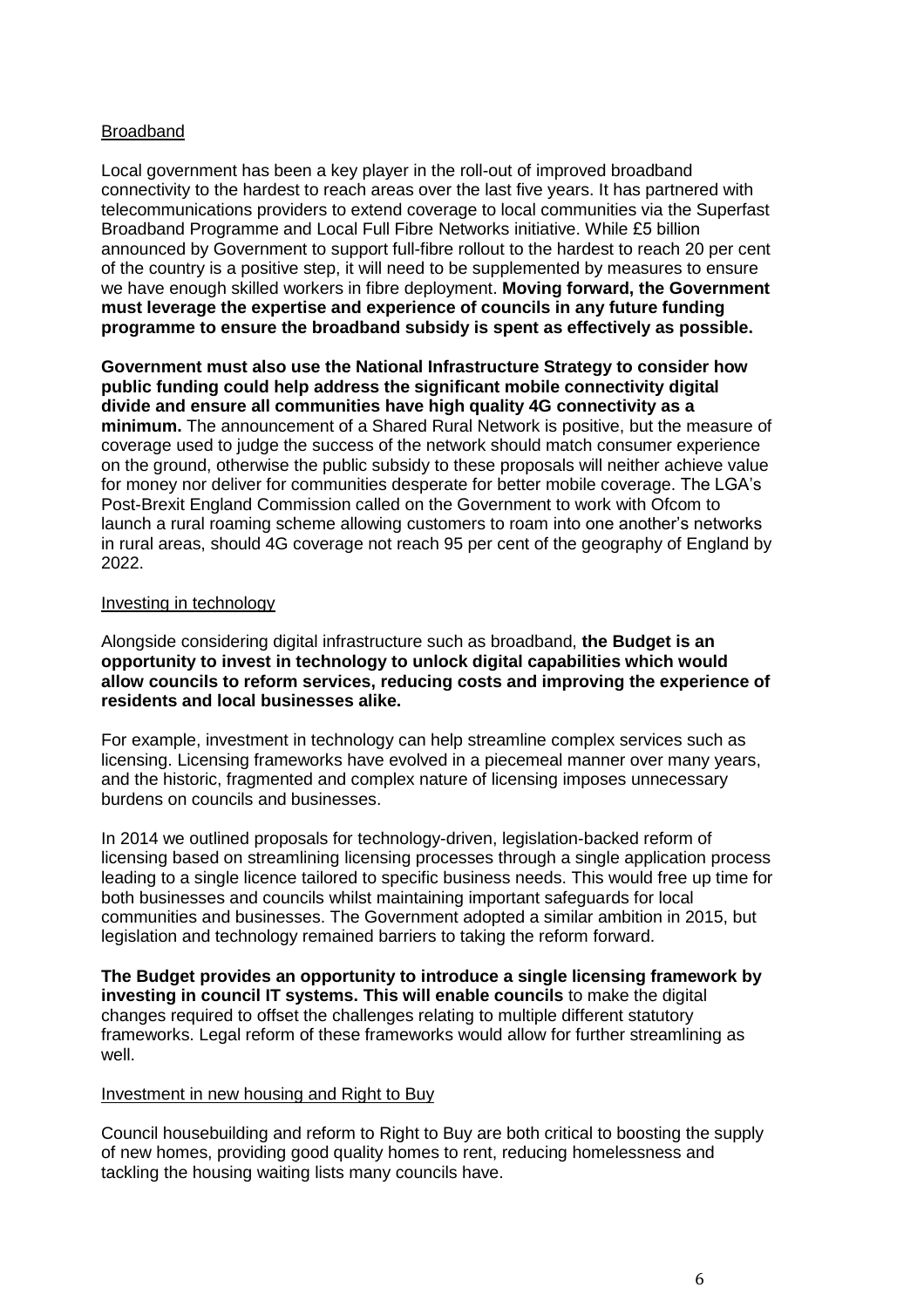Councils are uniquely placed to deliver more new homes than the country has seen in a generation. Since the removal of the Housing Revenue Account (HRA) borrowing cap, 94 per cent of housing stock-owning councils have said they will use the new powers to increase their housebuilding programmes to build the homes that their communities desperately need.<sup>6</sup>

Recent analysis<sup>7</sup> shows that councils were planning to build 77,488 homes in the next five years. However, the recent rise in the Public Works Loan Board (PWLB) interest rates means that councils are having to review their ability to invest in housing and might have to scale back or abandon some previously planned projects.

With more than one million households $8$  on council waiting lists, and almost 85,000 households in temporary accommodation<sup>9</sup>, it is more important than ever that councils have all the powers at their disposal to enable them to support the Government to be part of the solution and build even more homes for future generations.

To ensure people have the right access to a mix of housing, **councils must be able to retain 100 per cent of Right to Buy receipts and be given the flexibility to set discounts locally in order to invest in new and existing stock.** While Right to Buy has helped many families get on the housing ladder, with councils only able to keep a third of each Right to Buy receipt to build a replacement home, they have only been able to replace around a quarter of the 68,000 homes sold through the scheme between 2012/13 and 2017/18.

We are already calling on the Government to fund the removal of dangerous non-ACM cladding and retro-fitting of sprinklers in high-rise buildings. In addition, the proposals for a future homes standard, the Building Safety Programme and Decent Homes 2 will all impact on the capacity of stock-owning local authorities to increase their delivery of new homes.

# Self-funded council investment

 $\overline{a}$ 

Central government grant funding of council capital programmes has been reducing. Funding in 2018/19 was £600 million lower than in 2014/15. If 2014/15 levels of grant had been maintained councils would have had an additional £2 billion to invest in local capital projects between 2014/15 and 2018/19. Instead, councils have been relying on their own resources, and on funding capital through borrowing funded by local sources of revenue under the prudential regime. The regime enables councils to be able to source capital funding on the basis of what is affordable and prudent, but otherwise free from external restrictions. A major part of that prudential assessment is having sufficient ongoing revenue funds to service the cost of borrowing undertaken.

Councils have, in theory, easy access to finance through the arrangements of access to loans from the PWLB. However, in October HM Treasury announced an across the board 1 per cent rise in all standard PWLB interest rates charged to local authorities on new loans. At a stroke this increased significantly the revenue costs of any new

https://www.local.gov.uk/sites/default/files/documents/Publications%20-%20Research%20- %20Housing%20Revenue%20Account%20Cap%20Removal%20-%20Survey%20Results%20- %20March%202019.pdf

https://www.insidehousing.co.uk/insight/council-housebuilding-back-with-a-vengeance-63510 <sup>8</sup> [Local authority housing statistics, year ending March 2018.](https://assets.publishing.service.gov.uk/government/uploads/system/uploads/attachment_data/file/773079/Local_Authority_Housing_Statistics_England_year_ending_March_2018.pdf)

https://assets.publishing.service.gov.uk/government/uploads/system/uploads/attachment\_data/fil e/773079/Local\_Authority\_Housing\_Statistics\_England\_year\_ending\_March\_2018.pdf

<sup>9</sup> [Households in temporary accommodation,](https://researchbriefings.parliament.uk/ResearchBriefing/Summary/SN02110) House of Commons briefing, October 2019. https://researchbriefings.parliament.uk/ResearchBriefing/Summary/SN02110

<sup>&</sup>lt;sup>6</sup> [LGA Housing Revenue Account Cap Removal survey \(March 2019\).](https://www.local.gov.uk/sites/default/files/documents/Publications%20-%20Research%20-%20Housing%20Revenue%20Account%20Cap%20Removal%20-%20Survey%20Results%20-%20March%202019.pdf)

<sup>&</sup>lt;sup>7</sup> [Inside Housing: Council housebuilding: back with a vengeance \(October 2019\).](https://www.insidehousing.co.uk/insight/council-housebuilding-back-with-a-vengeance-63510)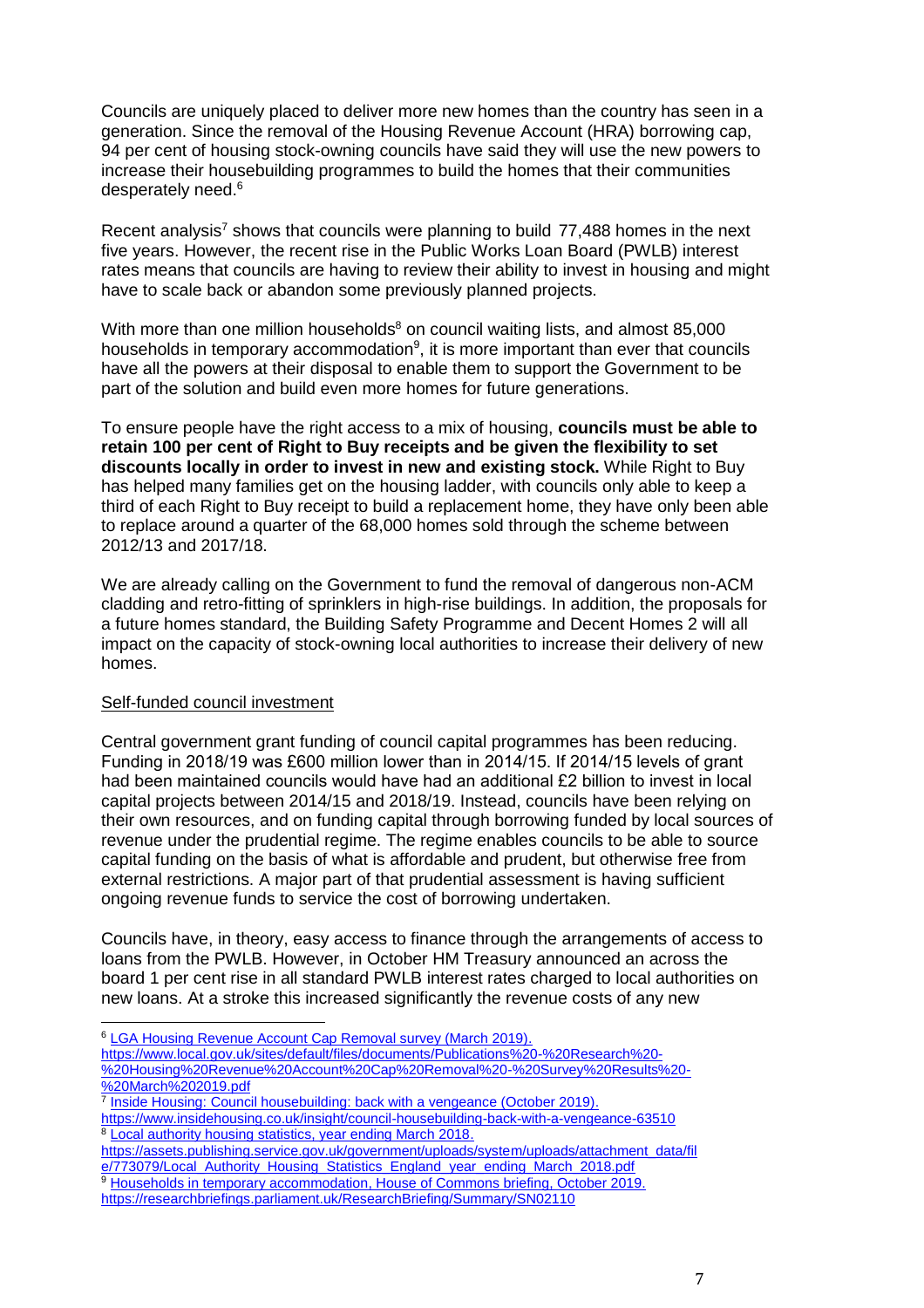borrowing and therefore, of any new capital programmes being planned. In response councils are reconsidering the viability of several vital projects and are having to consider the possibility of having to cancel them, including projects to build new housing, investing in infrastructure to enable new housing developments to take place, and regenerating town centres.

In the 2017 Autumn Budget £1 billion of lending was made available by the PWLB at a rate of interest 60 basis points above gilts for qualifying projects under the Local [Infrastructure Rate](https://www.gov.uk/government/consultations/local-infrastructure-rate) scheme. Now that standard PWLB rates are higher it is vital that the opportunity is taken to implement **a similar scheme in the 2020 Spring Budget for crucial projects, including housing, to enable councils to deliver schemes vital to the National Infrastructure Strategy which would otherwise be under threat.** 

On the basis of council borrowing from PWLB in 2018/19, if no discounted rates are offered, the rate increase will result in a windfall of £80 million to the Exchequer which has not yet been allocated for spending on a particular priority. **The income received by the Government from the rate rise must be reused in the form of additional funding for local government.**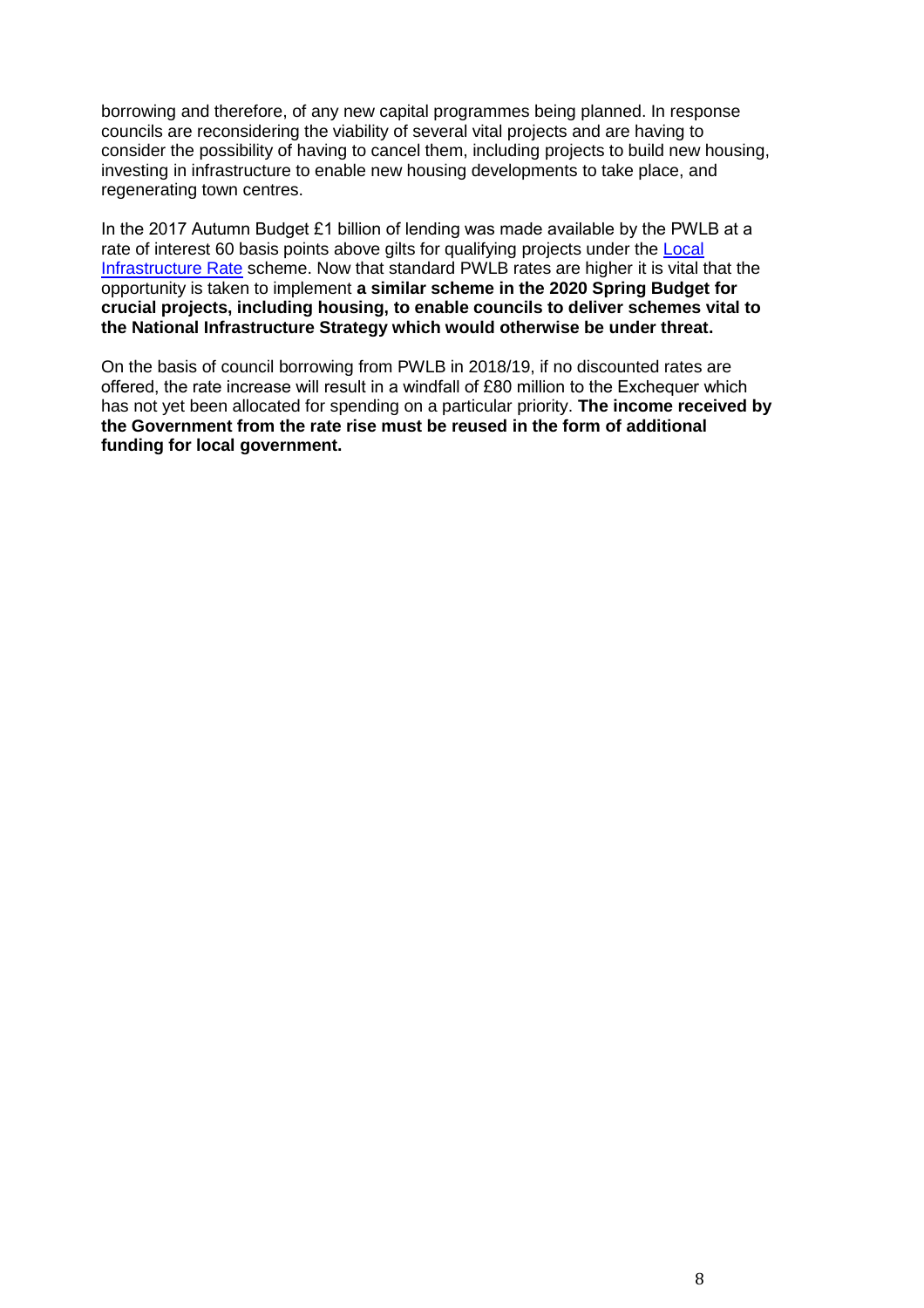# **Leaving the EU and devolution**

# **UK exit from the European Union**

Councils have already played a key role in preparing for the UK's exit from the EU. **Councils are working to identify gaps in resources and information, which often can be specific to certain areas. The Government should address these emerging gaps** so that councils and the local areas they represent can best prepare for the shortand long-term risks and opportunities councils will have to address, including changes in regulatory services and supporting resident EU nationals to apply to the EU Settlement Scheme.

Looking further forward, the Budget is an opportunity to lay the groundwork and make decisions that will be required regardless of the final form of the UK's exit from the European Union.

EU funding has, and continues to be, a critical funding resource utilised by local authorities, LEPs, businesses and the community and voluntary sector to create jobs, support small and medium enterprises, deliver skills, build infrastructure and boost local growth in all types of areas across the country. The Government must ensure that the UK Shared Prosperity Fund (UKSPF) – the Government's replacement of EU funding – is locally driven and democratically accountable. This can only be realised by granting elected mayors and local leaders, who have a democratic mandate to represent their communities, the opportunity to co-design the UKSPF and ensure that other future growth funding is more accessible, based on local need and distributed over the longer term.

**To remove levels of uncertainty, the Government must publish the UKSPF consultation immediately and start a process of co-design with local areas. It must also bridge any gap between the end of current EU funding and the commencement of the UKSPF.**

# **Devolution**

Devolution is crucial to bringing the decisions that matter closer to local people, reinvigorating locally-led public service reform and empowering councils to build sustainable and inclusive local economies which support our national and international ambitions. The UK leaving the European Union provides further impetus for powers to be transferred beyond Whitehall direct to local areas.

**We are calling for a new localism settlement.** The Queen's Speech announcement of an English devolution White Paper is encouraging and has the potential to bring fresh energy to the debate, following two years of apparent hiatus.

Any new approach needs to build on the work of mayoral combined authorities and the devolved administrations to develop a package of sustainably-funded devolved powers that is available to all of English local government and can be delivered through flexible governance arrangements.

We are keen to work across government to make sure that they reflect the aspirations of councils across England. This needs to include those with deals who want to go further and those outside existing deal areas who seek to use devolution to help solve the practical challenges their local communities and business face.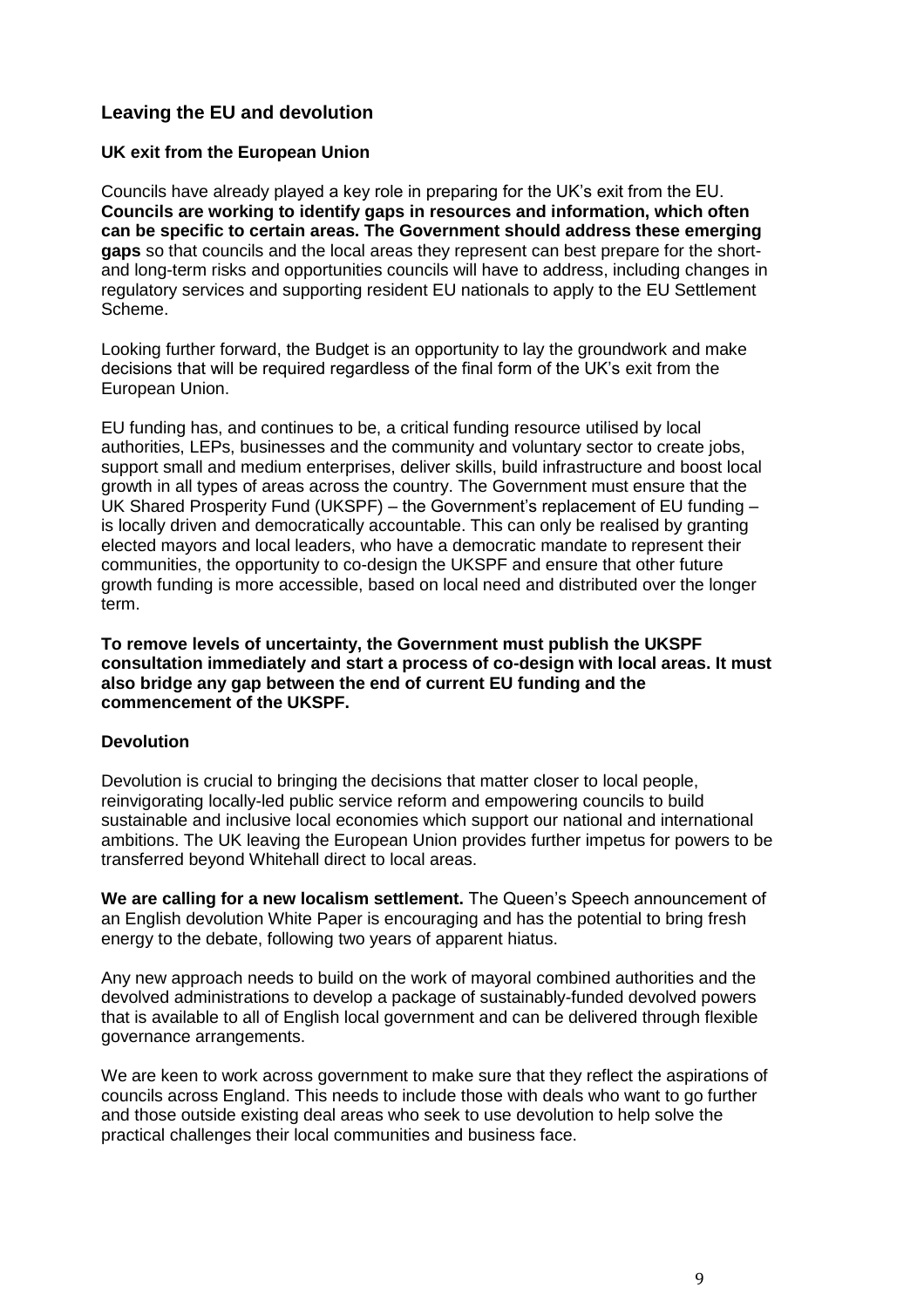Reflecting developments across the UK, devolution in England should take place within a context that recognises the growing aspiration of local government within the devolved administrations for devolution that goes beyond Stormont, Cardiff Bay and Holyrood.

### **As a starting point an English Devolution Bill would support the following elements – constitutional reform, a new 'devolution baseline', public service reform and fiscal devolution.**

## Constitutional reform

The position of England and English governance within the context of the UK leaving the EU and the future of the UK Union resonates strongly with many in non-metropolitan England. An English Devolution Bill provides an opportunity to explore the potential to **codify the relationship between local and national government, setting out in statute the powers and responsibilities of each tier.**

#### A new 'devolution baseline'

There is an existing 'menu' of devolved powers (covering skills, transport, housing, social care and health, culture) currently available to English devolution deal areas and the devolved administrations, supported by evidence of the impact these have had on local communities. **These powers could form part of a new 'devolution baseline' made available to areas across the rest of England**, locking-in the principle of local devolution rather than relying on Whitehall to kick-start successive deals.

**Crucially, all places should have the ability to progress on devolution**, whether that means being able to take the first steps towards a devolution baseline or to increase the scope and scale of existing arrangements in English devolution deal areas.

# Public service reform

Building on the legacy of Total Place and Whole Place Community Budgets, initiatives such as Greater Manchester's Unified Public Service model set out a vision for place based service integration that goes beyond departmental silos to provide better outcomes in response to issues such as employment and skills, health and social care and criminal justice.

This must go hand in hand with the **devolution of powers to support locally-led public service reform and the consolidation of grants going to local government and their partners** to give greater control of existing budgets, reverse the trajectory of smaller competitive and fragmented funds, reduce administrative overhead and support local innovation to tackle cross-sector priority issues.

# For example:

• There is significant fragmentation in funding that flows from central to local government. Our research shows that, between 2015/16 and 2018/19, more than 450 separate grants were handed out from national government to councils, based on figures from HM Treasury's spending database. The grants came from 14 different Whitehall departments and 19 government agencies and approximately half were £10 million or less, with a vast array of different objectives, timetables and rules. This is not efficient for both government departments which have to administer them, or councils which must apply for and keep track of them.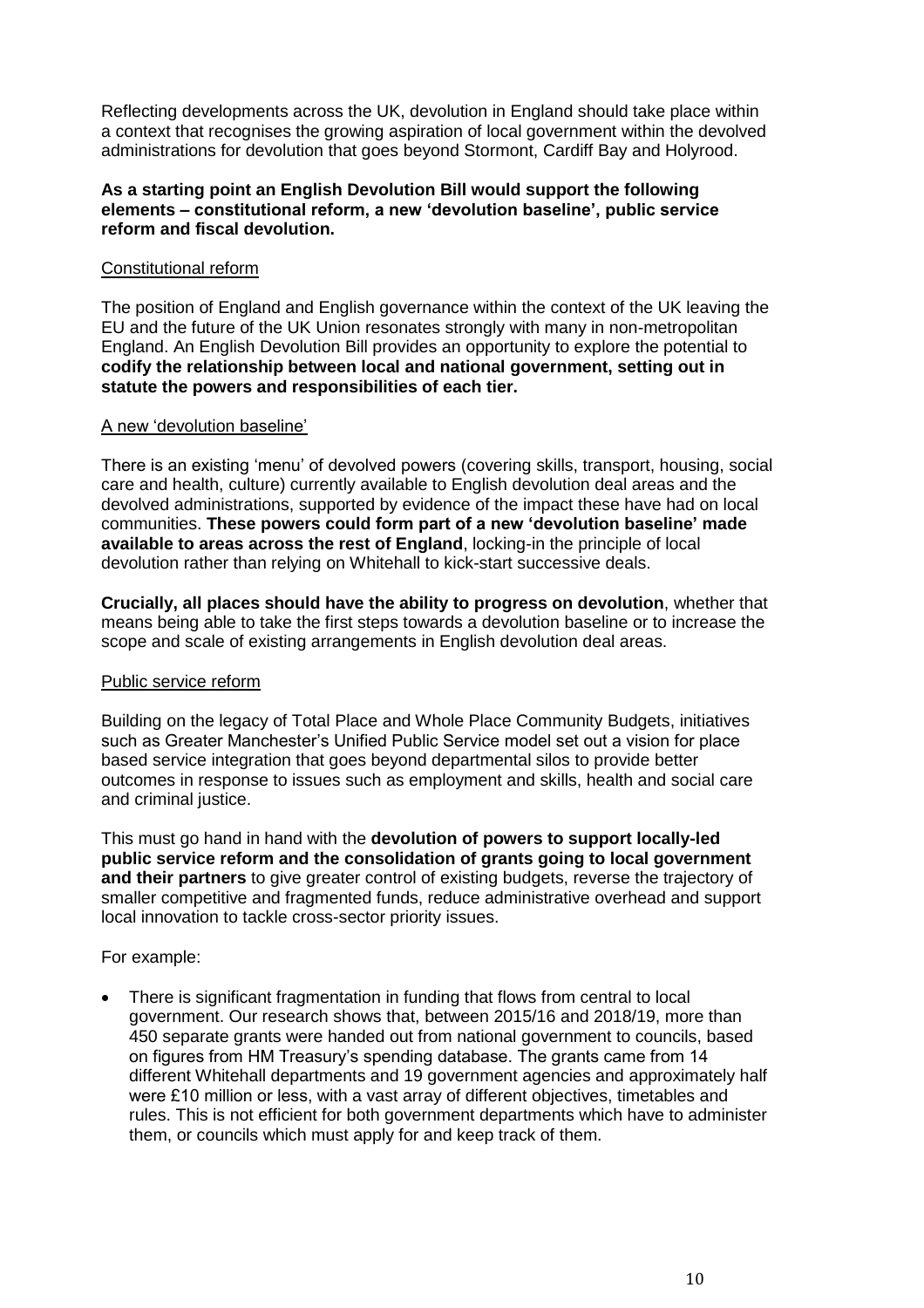• **We also continue to call for a reduction in fragmentation of DfE capital funding** – with local capital pots and powers for councils to build new schools and meet the backlog of maintenance and repairs.

Sector-led approaches to improvement and sharing best practice are an integral part of a stronger devolved local government. To enable this and to unlock value for money through long-term planning, **there should be multi-year certainty over an enhanced sector-led improvement budget.**

## *Devolution example: Work Local*

The current patchwork of centrally driven employment and skills provision (£10.5 billion 2016/17) is uncoordinated, missing opportunities to engage people and businesses that most need support, making our skills gap larger and impacting productivity.

The LGA's Work Local model offers a ready solution to solve this problem, enabling groups of councils and combined authorities to work with central government and partners, including businesses and providers, to design a more efficient, agile and locally relevant offer bringing together careers advice and guidance, employment, skills, apprenticeships and business support for young people, adults and employers.

This model could, for a medium sized combined authority, lead to an additional 8,500 people leaving benefits and an additional 6,000 improving their skills, additional fiscal benefits for the local area of £280 million per year, with a benefit to the economy of £420 million. In this Autumn Budget, the Government should commit to establishing local pathfinders in each region across England to test Work Local by 2022, paid for through existing national funding pots, with more to follow in 2024.

#### Fiscal devolution and financial freedom

To enable meaningful and self-sufficient financial management, further fiscal devolution is necessary. **The English Devolution Bill could include measures to enable:**

- **assignment of national taxation to councils (such as a share of fuel duty to invest in roads or income tax)**
- **further council control over existing local taxes (such as the abolition of the council tax referendum threshold and full control over council tax discounts)**
- **flexibility to set charges at levels that recover costs, eg planning fees**
- **incremental reform such as a local tourism levy for optional introduction across the country – powers for councils to create other new levies, such as an e-commerce levy, should also be considered.** We have recently published a report setting out how an e-commerce levy could work and be implemented.<sup>10</sup>

#### *Fiscal devolution example: Local tourism levy*

While councils want to invest in their local visitor economies, their ability to do so has been constrained and direct funding for tourism fell from £122 million in 2008 to £59 million in 2018.<sup>11</sup> Of course, their indirect contribution is much bigger, with investments in

l <sup>10</sup> LGA/WPI Economics, 2020. [https://www.local.gov.uk/councils-and-e-commerce-why-what-and](https://www.local.gov.uk/councils-and-e-commerce-why-what-and-how-local-e-commerce-levy)[how-local-e-commerce-levy](https://www.local.gov.uk/councils-and-e-commerce-why-what-and-how-local-e-commerce-levy)

<sup>&</sup>lt;sup>11</sup> Tourism Alliance. 'UK Tourism Statistics 2019', page 8.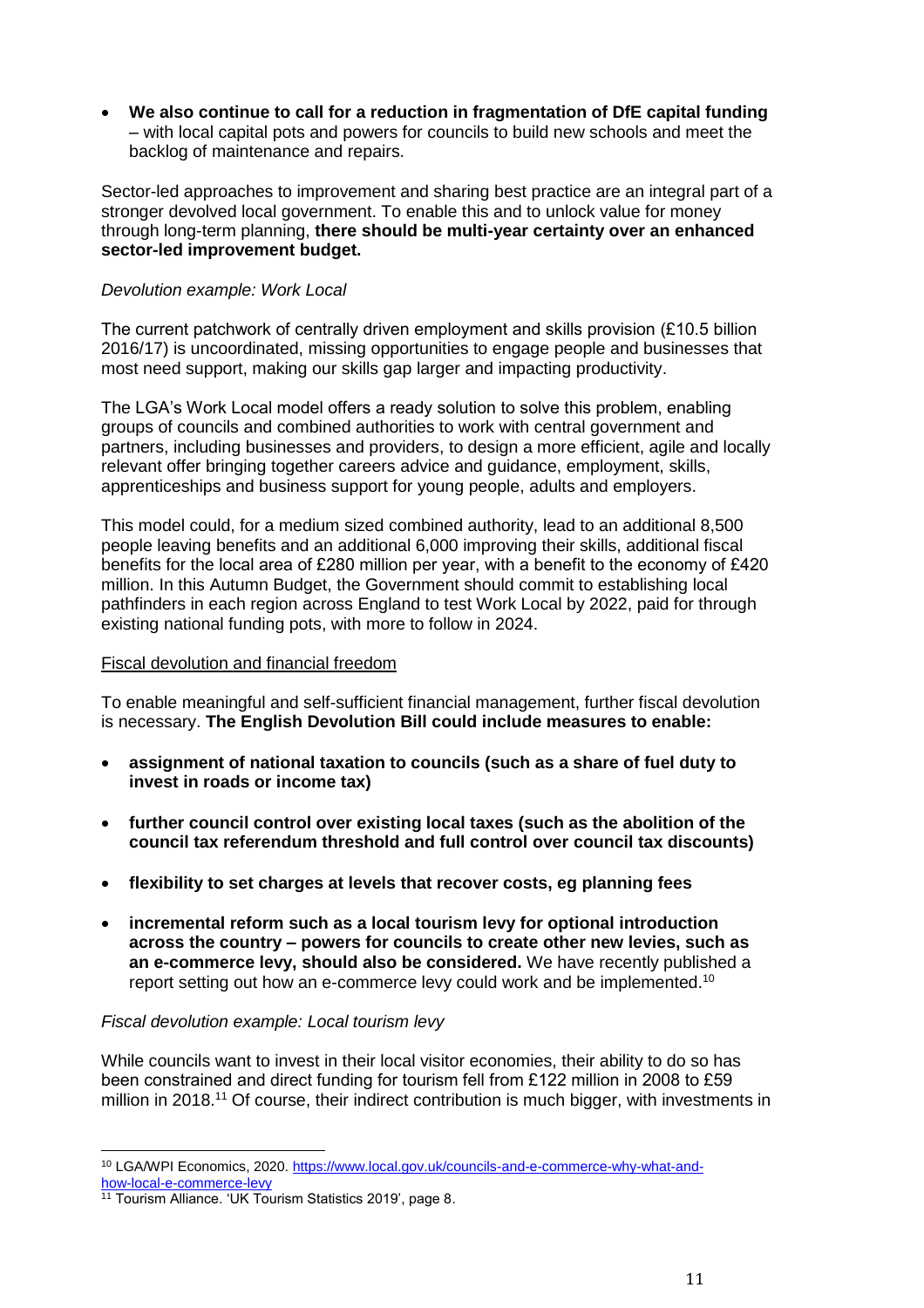planning and cultural services making significant contributions to attracting visitors. However, the change in direct investment shows that a new approach is needed.

To that end, we need a national conversation about how we reinvest some of the tax income generated by tourism businesses and visitors into those areas that are attracting them.

The tourism zones announced as part of the Government's Tourism Sector Deal are a timely opportunity to develop these conversations and explore new mechanisms for investment. In line with its levelling up agenda, Government should use its prospectus to invite areas interested in being a tourism zone to make the case for piloting a local levy. This conversation needs to recognise the contribution of non-traditional accommodation providers, such as Airbnb, and their impact on the market.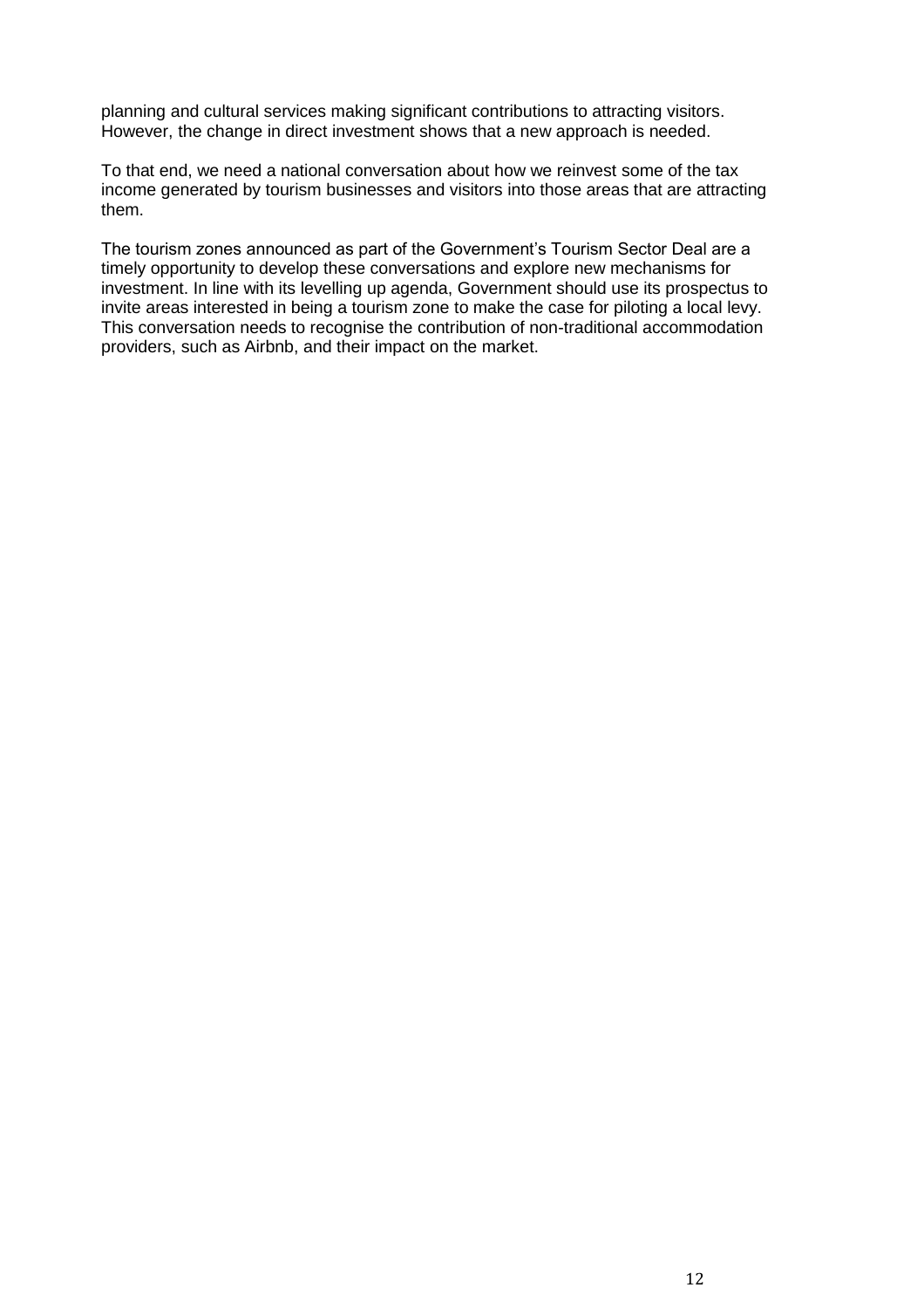# **Local government finance reform**

In the 2019 Spending Round, the Government announced a one-year delay to the introduction of 75 per cent business rates retention and its review of relative needs and resources (sometimes called the Fair Funding Review). This provided helpful certainty for councils planning their budgets for 2020/21.

However, the announcement of the General Election has meant that there has been little opportunity for work to progress since the autumn, and the time pressure to deliver remains. Therefore, it is helpful that the Local Government Minister for Local Government and Homelessness has confirmed work on the review of relative needs and resources is continuing. **To add further certainty, the Government must publish a timetable for the coming year setting out expected dates for further consultations and timings of when the key decisions will be made on the reforms.** Individual council-level exemplifications are required as soon as possible to ensure councils can plan effectively.

**The results of the Fair Funding Review should be introduced with additional funding and appropriate transition mechanisms, with the aim of ensuring no local authority sees its funding reduce.** One way of achieving this would be to introduce 100 per cent business rates retention without the phasing out of any further grants or transfers of any new responsibilities.

#### Business rates review

During the Queen's Speech, the Government announced that it will conduct a fundamental review of business rates. It is not yet known what impact this will have on the Government's commitment to further business rates retention. Retained business rates contribute around a quarter of local authority core spending power, and their importance would increase should the share of business rates retained by local authorities grow, as is currently planned from 2020/21. **The Budget should include confirmation on whether the business rates retention reset and the move to further business rates retention are still going ahead in 2020/21.**

It is reassuring that the Government recognises the importance of business rates to the funding of vital services and will listen to the views of local authorities as part of its review. However, this needs to go further. **Councils and central government should work closely throughout the course of the review, through a joint working group which would meet regularly to steer the work, review progress, and make recommendations**. It could follow the blueprint set by the successful joint working groups focussing on the Fair Funding Review and further business rates retention.

This review should not be happening in isolation from the Government's domestic policy agenda, including consideration of transferring funding and powers to local government. As a result, **this review should look at the full suite of finance options available to local areas to fund local services and infrastructure to support growth, including consideration of new sources of funding for local government,** such as a tourism levy, an e-commerce levy and new local enterprise zones. **The review will also need to consider the potential impact of any change to the way in which adult social care is financed.**

Councils are concerned at the amount of business rates avoidance. This particularly relates to empty property and charitable relief. On the basis of a survey conducted in late 2019, we estimate that £250 million nationally was lost due to business rates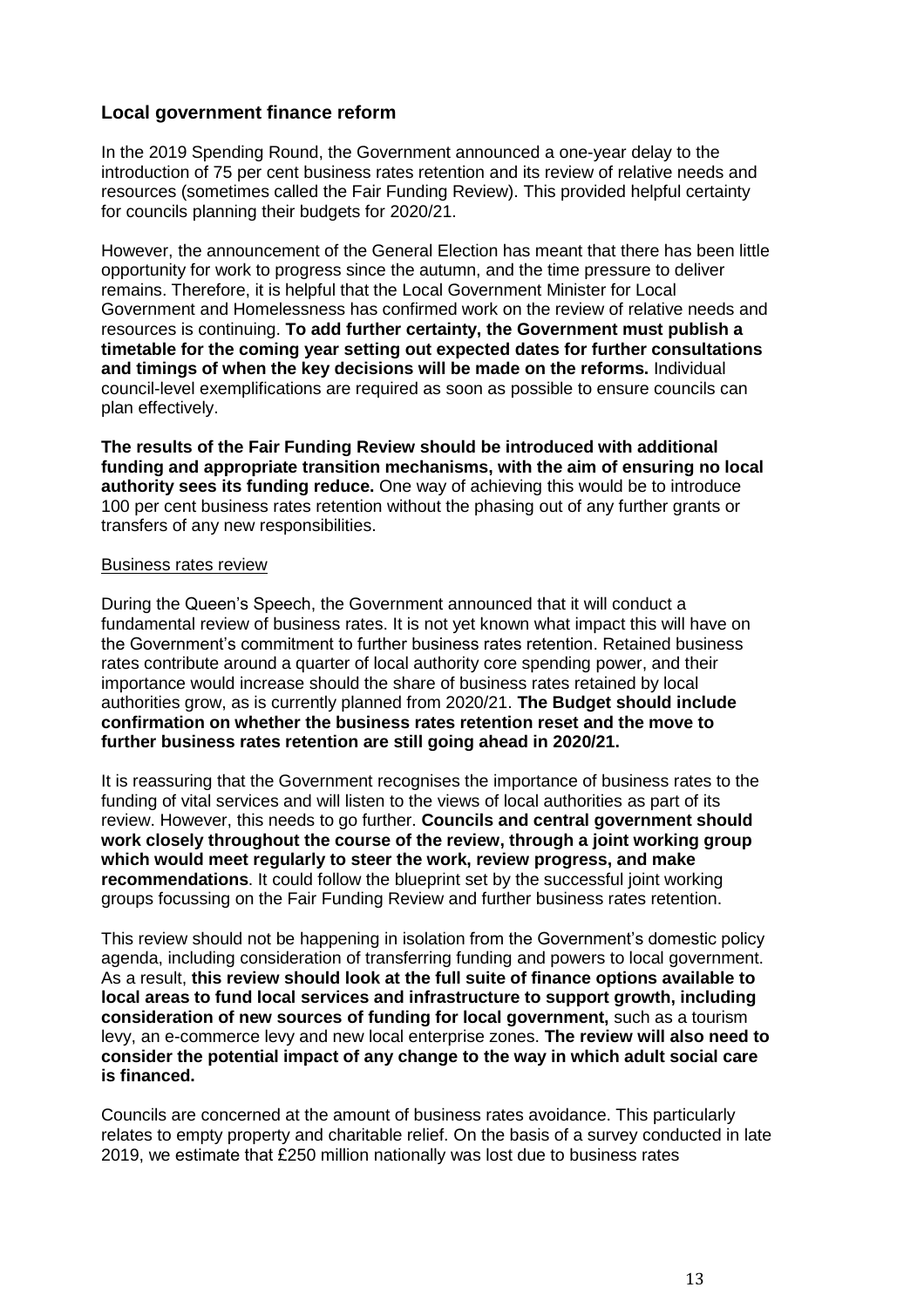avoidance. <sup>12</sup> As part of the business rates review, **measures should be taken to tackle business rates avoidance, similar to the measures being introduced in Wales and Scotland.** These include a new legal obligation on ratepayers to notify their local authority of a change in circumstances which would affect their rates bills and measures to tackle the abuse of empty property regulations.

## Measures to tackle outstanding appeals

The level of appeals has become a key issue, particularly after the introduction of 50 per cent business rates retention in 2013, when councils also became liable for 50 per cent of any backdated appeals and had to make provisions accordingly. LGA analysis of government figures estimates that up to £3 billion is kept in provisions in this way  $$ without the need for this level of provisions, councils could do more with these resources to fund other vital services.

The new Check Challenge and Appeal system seems so far to have had the effect of reducing the number of speculative appeals. As of 30 June 2019 only 172 appeals against the 2017 list had been received, of which 49 had been cleared and 123 were unresolved.

In the Queen's Speech, the Government committed to bringing the next revaluation forward to 2021, moving to three-year revaluations thereafter. This will only work if introduced alongside measures to significantly reduce the appeals backlog. For example:

- **In accordance with previous practice, no new appeals should be allowed on the 2017 list when the next list comes into force on 1 April 2021.**
- **Subsequently, there should be a time limit of six months for appeals after the commencement of a given rating list. A similar system has been implemented in Scotland.**

# Business rates reliefs

Business rate reliefs amount to £4.9 billion in 2019/20. The main reliefs are small business rates relief, charitable relief and empty property relief which together account for 83 per cent of the total value of reliefs in 2019/20. The ability to give reliefs, both mandatory and discretionary, is determined by statute, central regulations and case law. The current relief system is very heavily weighted towards centrally determined reliefs.

**With more than 90 per cent of existing reliefs already mandatory, the system of reliefs and exemptions should be reviewed with a view to allowing greater discretion by councils.** If local authorities had more discretion in this area, they would be able to support government to help local and independent businesses in order to stimulate the local economy.

l <sup>12</sup> LGA survey.

[https://www.local.gov.uk/sites/default/files/documents/5.70%20Business%20rates%20avoidance](https://www.local.gov.uk/sites/default/files/documents/5.70%20Business%20rates%20avoidance%20survey.pdf) [%20survey.pdf](https://www.local.gov.uk/sites/default/files/documents/5.70%20Business%20rates%20avoidance%20survey.pdf)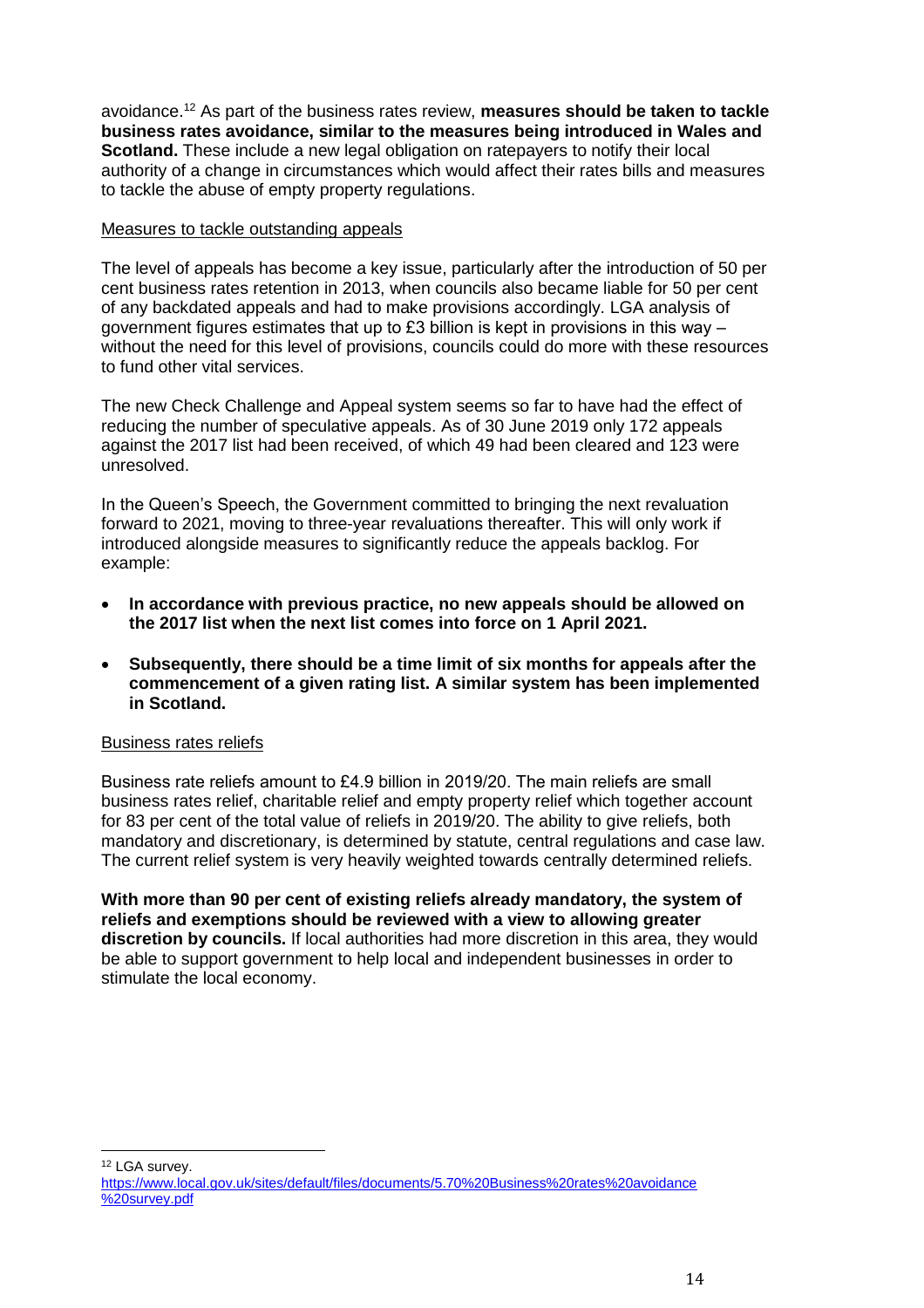# **Sustainable long-term funding**

As part of the 2019 Spending Round, the Government announced a £3.5 billion funding package for local authorities for the year 2020/21, including new grant funding and council tax flexibilities. This will help meet some of the most urgent pressures and protect more services next year. However, this is only a one-year settlement and we look forward to working with the Government on making the case for local government funding in the long term.

**Funding should be sufficient to improve services, not just keep them going at current levels, and sufficient to meet the joint ambitions for prevention, early intervention, investment in the workforce, and unexpected economic shocks. The LGA's 2020 Spending Review submission will set out an ambitious agenda for councils' role in delivering local and national priorities and for the sustainable funding that can make this a reality.**

We are currently undertaking analysis to refresh our previous estimates of service costs and funding available to local authorities in the medium-term, in light of the local government finance settlement and Spending Round announcements in late 2019. We anticipate this to be ready following the Budget, and to take into account, among other things:

- the Office for Budget Responsibility's economic forecasts
- latest statistics used to project future demand
- the impact of the National Living Wage announcement, which we estimate will add £220 million of extra costs for adult social care in 2020/21 and have a significant impact on the overall local government pay scale by 2024/25
- any Government decisions on local service funding made at the Budget.

The commentary in the remainder of this section sets out more detail about the pressures facing various local council services which cannot be dealt with through oneoff funding and require either significant investment in transformation or on-going resources.

# Adult social care

The funding announcements for 2020/21 are welcome, providing much needed certainty in the short term. The forthcoming Budget provides an opportunity to build on this and to lay the ground for a long-term solution to be mapped out in the anticipated multi-year spending review later this year. We agree with the Government's view that securing the sustainable future of adult social care is one of the major issues facing society. The Budget and forthcoming Spending Review are important opportunities to build towards the long-term reforms that are needed.

• Councils received 1.91 million requests for support from new clients in 2018/19, up from 1.84 million requests in 2017/18. This equates to 5,245 requests each day – more than seven out of 10 are from people aged 65 or over.<sup>13</sup>

l <sup>13</sup> <https://files.digital.nhs.uk/35/6A192B/Activity%20and%20Finance%20Report%20201718.pdf>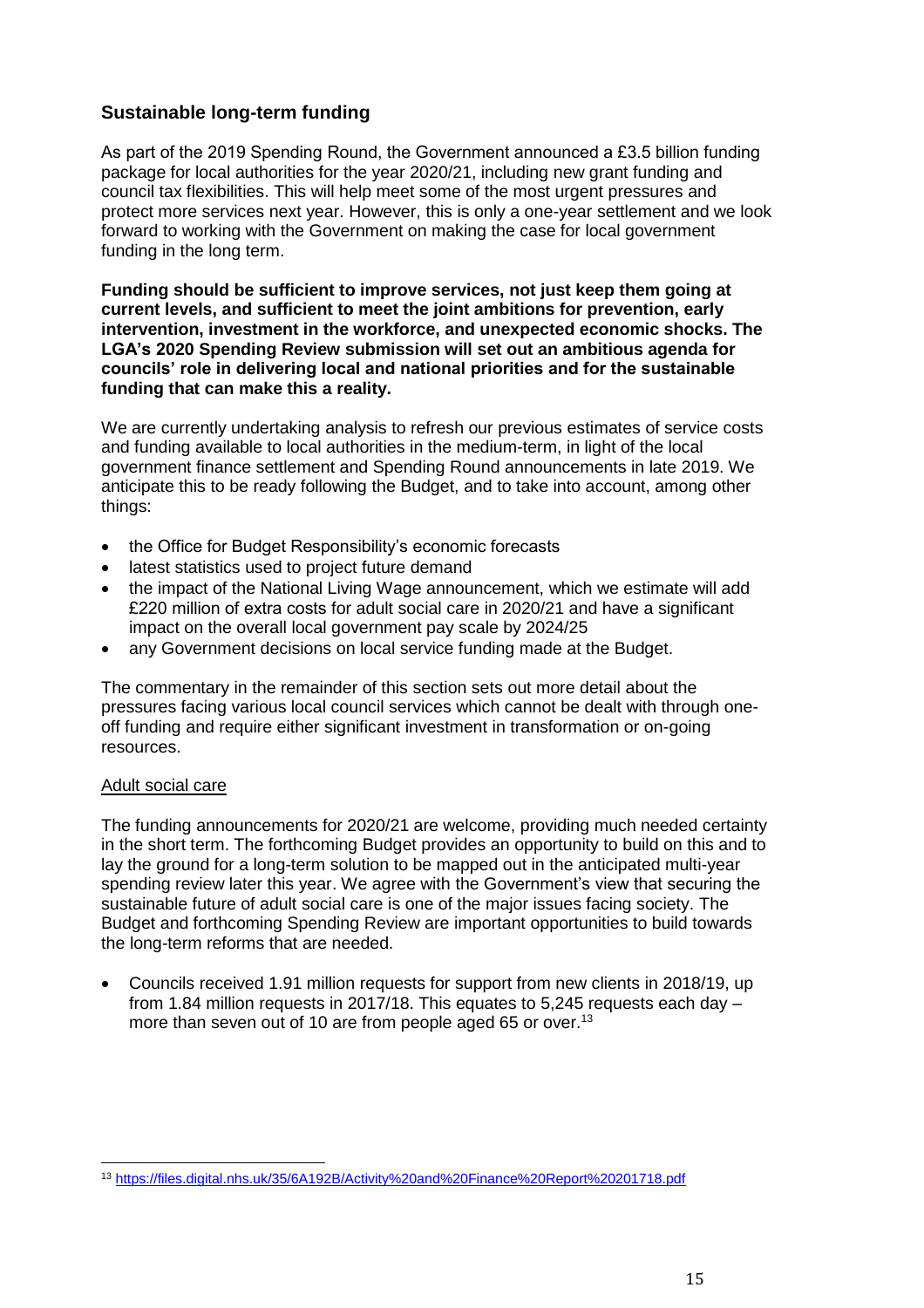- In 2018/19 there were more than 8,000 more working-age adults receiving long-term support compared to 2015/16. The number of older adults receiving long-term support over the same period has fallen by more than  $40,000$ .<sup>14</sup> Age UK estimates that there are 1.4 million older people who do not receive the help they need.<sup>15</sup>
- Research by Carers UK shows that carers who care for more than 50 hours a week report poorer health. One in four report bad or very bad physical health and 29 per cent report bad or very bad mental health. 81 per cent of all carers report feeling lonely and isolated as a result of their caring role.<sup>16</sup>
- The latest Association of Directors of Adult Social Services (ADASS) budget survey shows that 75 per cent of councils (up from 66 per cent last year) reported that providers in their area had closed, ceased trading, or handed back contracts in the last six months, affecting nearly 12,000 people (including more than 10,000 in the home care sector). The same survey also shows that less than  $£1$  in every  $£10$  spent on adult social care is being spent on prevention. Given the important role prevention plays in increasing people's independence, reducing the need for more costly care and realising savings, this further highlights the reality that councils do not have the funding they need to meet all their statutory duties and are having to prioritise those people with the highest level of immediate needs.<sup>17</sup>
- Due to the funding pressures affecting adult social care providers, adult social care workers are paid less than NHS staff in comparable roles. If the workforce grows proportionally to the number of people aged 75 and over in the population, then a 50 per cent increase (800,000 new jobs) will be required by 2035. <sup>18</sup> We estimate that the provider market gap – the difference between what providers say is the cost of delivering care and what councils pay – currently stands at £1.34 billion.
- The Care Quality Commission's (CQC) recent annual 'State of Care' report<sup>19</sup> shows that quality levels in adult social care have been maintained, with 84 per cent of services rated either 'good' or 'outstanding' (up from 82 per cent last year). However, the report also highlights that access to services is challenging. For instance, some people eligible for homecare have struggled to access support because of a lack of services or a long waiting time for them. The report also highlights 'workforce' as a concern, with care workers reporting "chaotic and unorganised shift patterns, at times without breaks, causing many to feel dissatisfied, stressed and undervalued".

l <sup>14</sup> [https://digital.nhs.uk/data-and-information/publications/statistical/adult-social-care-activity-and](https://digital.nhs.uk/data-and-information/publications/statistical/adult-social-care-activity-and-finance-report/2018-19/4.-long-term-care)[finance-report/2018-19/4.-long-term-care](https://digital.nhs.uk/data-and-information/publications/statistical/adult-social-care-activity-and-finance-report/2018-19/4.-long-term-care)

<sup>15</sup> [https://futureofadultsocialcare.co.uk/wp-content/uploads/2018/07/The-lives-we-want-to-lead-](https://futureofadultsocialcare.co.uk/wp-content/uploads/2018/07/The-lives-we-want-to-lead-LGA-Green-Paper-July-2018.pdf)[LGA-Green-Paper-July-2018.pdf](https://futureofadultsocialcare.co.uk/wp-content/uploads/2018/07/The-lives-we-want-to-lead-LGA-Green-Paper-July-2018.pdf)

<sup>&</sup>lt;sup>16</sup> http://www.carersuk.org/images/News\_campaigns/CUK\_State\_of\_Caring\_2019\_Report.pdf <sup>17</sup> [https://www.adass.org.uk/media/7295/adass-budget-survey-report-2019\\_final.pdf](https://www.adass.org.uk/media/7295/adass-budget-survey-report-2019_final.pdf)

<sup>&</sup>lt;sup>18</sup> Skills for Care. 'State of the adult social care sector and workforce in England – September 2019', page 102.

<sup>19</sup> [https://www.cqc.org.uk/sites/default/files/20191015b\\_stateofcare1819\\_fullreport.pdf](https://www.cqc.org.uk/sites/default/files/20191015b_stateofcare1819_fullreport.pdf)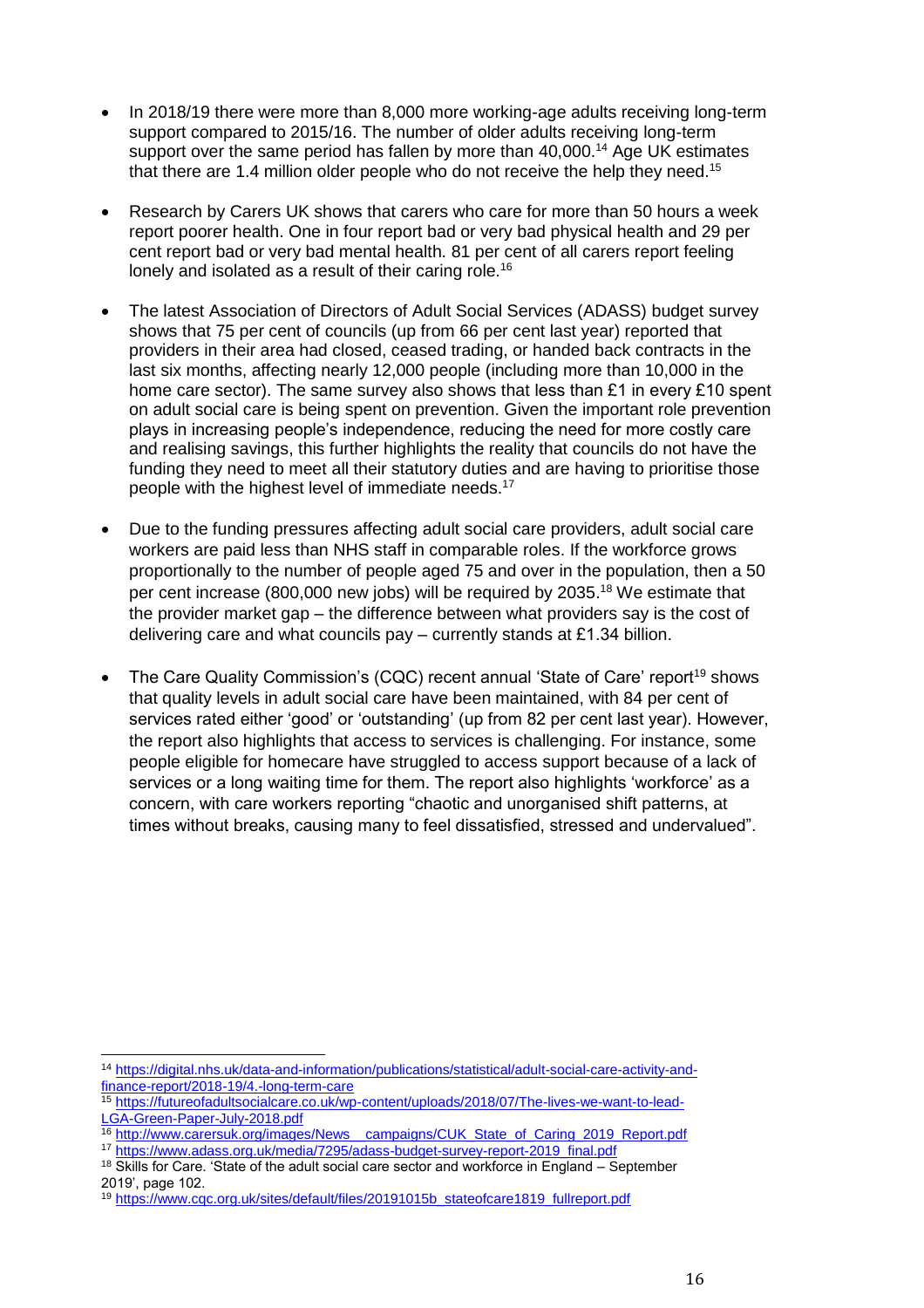The recommitment in the Queen's Speech that the Government will seek cross-party consensus on proposals to reform adult social care is promising. **The LGA is ready to host cross-party talks which must happen at the earliest opportunity. We need practical and workable proposals to secure social care for the generations to come so that adults of all ages are supported to live the lives they want to lead. This requires additional funding to secure the current system for the short to medium-term, as well as introducing reforms to improve access (to tackle unmet and under-met need), embedding greater fairness in the way that care is paid for and funded and realising more fully the Care Act's intentions to focus on wellbeing and prevention. In this way, the debate needs to move beyond just adult social care and consider the role of public health, community services and how the NHS could work differently.**

#### Long-term certainty to support better working with the NHS

Increasingly, all partners at national and local level recognise the interdependence of adult social care and health services and the need to invest adequately in joined-up care and support to enable people live their lives to the full. The NHS Long Term Plan provides a comprehensive action plan and set of national priorities for how the NHS will use the additional 3.4 per cent a year over the next five years – amounting to £20.5 billion a year.

Aims to improve health and address health inequalities, redesign the model of care and support and to ensure the financial sustainability of the NHS are contingent on local government (in general and adult social care in particular) having the same level of financial certainly on which to base medium-term plans. Councils need certainty and sufficiency of funding for adult social care equivalent to the NHS Long Term Plan in order to enable local health and adult social care partners to work effectively together to achieve the triple aims. It is vital that the Government delivers sustainable funding for social care.

The Better Care Fund (BCF) has been the Government's major vehicle for driving integration. In the vast majority of areas the BCF has improved joint working between local government and the NHS. However, the yearly cycle of the BCF has limited the ability of local government and health partners to invest in new joined up and personcentred models of care. Instead it has resulted in short-term commissioning, which is a block on innovation.

**We call on the Government to introduce a multi-year policy and planning framework for BCF** to provide councils and their partners in the NHS and community and voluntary sector the certainty to support investment in new community-based models of care and support, as well as maintaining adult social care services.

**The Government must set out the financial BCF allocations for this period alongside a multi-year policy framework to give much needed certainty to the sector (or in line with NHS funding certainty).** We urge too that the Government continues to reduce the national prescription in planning and reporting requirements around the fund, enabling local leaders to tailor provision to best meet local needs.

#### Children's social care and education

Together with adult social care, sustainable children's social care remains a long-term challenge.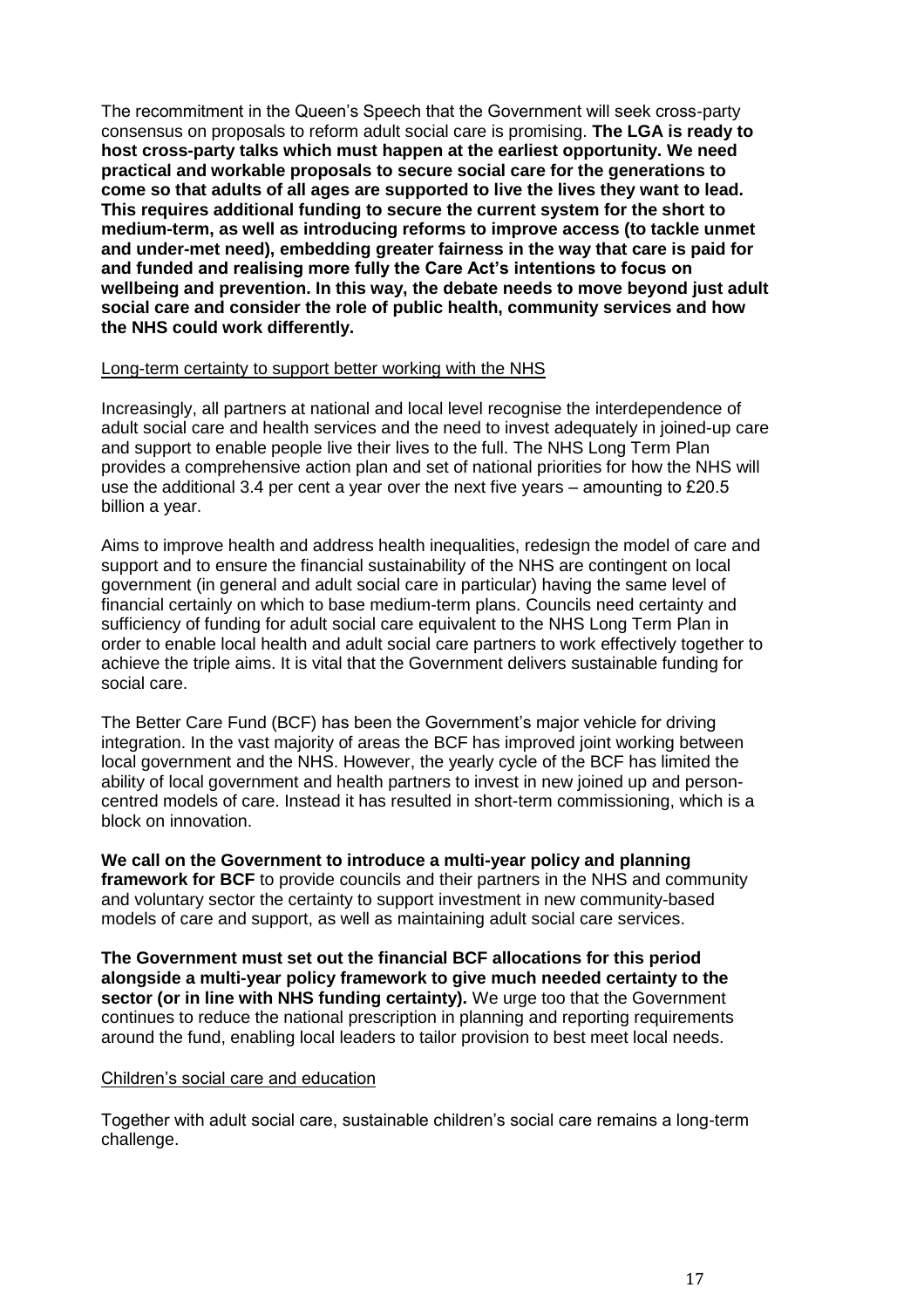- From 2009 to 2019 there has been a 139 per cent increase in serious cases where the local authority believes a child may be suffering, or likely to suffer, significant harm (section 47 enquiries). This is an additional 117,070 cases (up to  $201,170$ ).<sup>20</sup>
- From 2009<sup>21</sup> to 2019 there was a 53 per cent increase in the number of children subject to a child protection plan. <sup>22</sup> This is an additional 18,160 children (up to 52,260).
- At 31 March 2019 there were 78,150 looked after children in England, an increase of 2,780 on 2018, and an increase of 17,250 on 2009. $^{23}$
- 133 out of 152 upper tier councils (88 per cent) were forced to spend more money than they had budgeted for children's social care in 2017/18, with a total national overspend of £806 million.<sup>24</sup>
- Councils overspent their children's social care budgets by £770 million in 2018/19 despite budgeting £514 million more than the previous year. $^{25}$
- As a result of funding reductions, councils spent 25 per cent less on children's centres in 2017/18<sup>26</sup> , in comparison to 2014/15. This has led to the closure of 587 Sure Start children's centres since April 2010.<sup>27</sup> More than 900 youth centres have closed in England between 2010 and 2019.<sup>28</sup>

In addition to the increase in demand for child protection, other factors are forcing council to spend more on children's social care. The cohort of children requiring support from children's social care is changing, while the needs of these children are increasingly complex. For example:

• The age of children in care is increasing. The number of teenagers (aged 13 or over) in care rose by 21 per cent between 2012/13 and 2017/18, while the number of 0-5 year olds fell by 15 per cent.<sup>29</sup> Teenagers are six times more likely to require care in a children's home, which is more expensive than foster care.

[england-2018-to-2019-provisional-outturn](https://www.gov.uk/government/statistics/local-authority-revenue-expenditure-and-financing-england-2018-to-2019-provisional-outturn)

 $\overline{a}$ <sup>20</sup> https://www.gov.uk/government/statistics/characteristics-of-children-in-need-2018-to-2019 and

[https://webarchive.nationalarchives.gov.uk/20130323084906/https://www.education.gov.uk/resea](https://webarchive.nationalarchives.gov.uk/20130323084906/https:/www.education.gov.uk/researchandstatistics/statistics/allstatistics/a00196158/referrals-assessments-and-children-who-are-the-sub) [rchandstatistics/statistics/allstatistics/a00196158/referrals-assessments-and-children-who-are](https://webarchive.nationalarchives.gov.uk/20130323084906/https:/www.education.gov.uk/researchandstatistics/statistics/allstatistics/a00196158/referrals-assessments-and-children-who-are-the-sub)[the-sub](https://webarchive.nationalarchives.gov.uk/20130323084906/https:/www.education.gov.uk/researchandstatistics/statistics/allstatistics/a00196158/referrals-assessments-and-children-who-are-the-sub)  $\frac{2}{21}$ 

[https://webarchive.nationalarchives.gov.uk/20130323084906/https://www.education.gov.uk/resea](https://webarchive.nationalarchives.gov.uk/20130323084906/https:/www.education.gov.uk/researchandstatistics/statistics/allstatistics/a00196158/referrals-assessments-and-children-who-are-the-sub) [rchandstatistics/statistics/allstatistics/a00196158/referrals-assessments-and-children-who-are](https://webarchive.nationalarchives.gov.uk/20130323084906/https:/www.education.gov.uk/researchandstatistics/statistics/allstatistics/a00196158/referrals-assessments-and-children-who-are-the-sub)[the-sub](https://webarchive.nationalarchives.gov.uk/20130323084906/https:/www.education.gov.uk/researchandstatistics/statistics/allstatistics/a00196158/referrals-assessments-and-children-who-are-the-sub)

<sup>22</sup> https://www.gov.uk/government/statistics/characteristics-of-children-in-need-2018-to-2019

<sup>&</sup>lt;sup>23</sup> [https://www.gov.uk/government/statistics/children-looked-after-in-england-including-adoption-](https://www.gov.uk/government/statistics/children-looked-after-in-england-including-adoption-2018-to-2019)[2018-to-2019](https://www.gov.uk/government/statistics/children-looked-after-in-england-including-adoption-2018-to-2019) and

[https://webarchive.nationalarchives.gov.uk/20130329233009/http://www.education.gov.uk/resear](https://webarchive.nationalarchives.gov.uk/20130329233009/http:/www.education.gov.uk/researchandstatistics/statistics/statistics-by-topic/childrenandfamilies/safeguarding/a00196185/children-looked-after-in-england-(including-adopti) [chandstatistics/statistics/statistics-by-topic/childrenandfamilies/safeguarding/a00196185/children](https://webarchive.nationalarchives.gov.uk/20130329233009/http:/www.education.gov.uk/researchandstatistics/statistics/statistics-by-topic/childrenandfamilies/safeguarding/a00196185/children-looked-after-in-england-(including-adopti)[looked-after-in-england-\(including-adopti](https://webarchive.nationalarchives.gov.uk/20130329233009/http:/www.education.gov.uk/researchandstatistics/statistics/statistics-by-topic/childrenandfamilies/safeguarding/a00196185/children-looked-after-in-england-(including-adopti)

<sup>24</sup> <https://www.gov.uk/government/collections/local-authority-revenue-expenditure-and-financing> <sup>25</sup> [https://www.gov.uk/government/statistics/local-authority-revenue-expenditure-and-financing-](https://www.gov.uk/government/statistics/local-authority-revenue-expenditure-and-financing-england-2018-to-2019-provisional-outturn)

<sup>&</sup>lt;sup>26</sup> Local authority revenue expenditure and financing statistics, MHCLG

<sup>27</sup> [https://www.parliament.uk/business/publications/written-questions-answers-statements/written](https://www.parliament.uk/business/publications/written-questions-answers-statements/written-question/Lords/2019-07-18/HL17313/)[question/Lords/2019-07-18/HL17313/](https://www.parliament.uk/business/publications/written-questions-answers-statements/written-question/Lords/2019-07-18/HL17313/)

<sup>28</sup> [https://www.unison.org.uk/news/article/2019/12/shocking-picture-austerity-cuts-local-services](https://www.unison.org.uk/news/article/2019/12/shocking-picture-austerity-cuts-local-services-revealed-unison/)[revealed-unison/](https://www.unison.org.uk/news/article/2019/12/shocking-picture-austerity-cuts-local-services-revealed-unison/)

<sup>&</sup>lt;sup>29</sup> [https://www.childrenscommissioner.gov.uk/wp-content/uploads/2019/07/cco-stability-index-](https://www.childrenscommissioner.gov.uk/wp-content/uploads/2019/07/cco-stability-index-2019.pdf)[2019.pdf](https://www.childrenscommissioner.gov.uk/wp-content/uploads/2019/07/cco-stability-index-2019.pdf)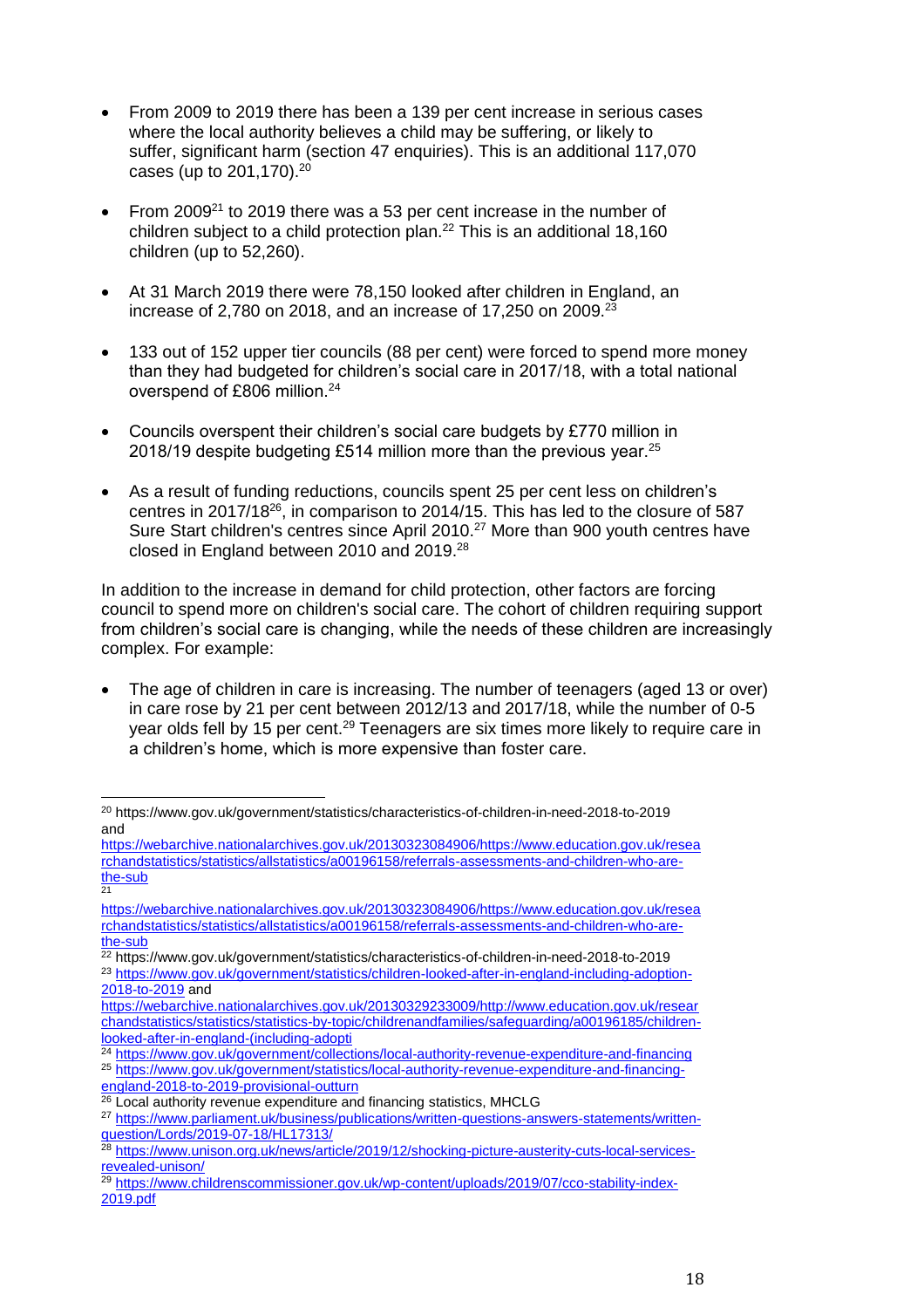• There is an increasing prevalence of issues such as county lines, child sexual exploitation and gang violence, which require a specialist and intensive response.

Positive improvements for children and young people elsewhere is resulting in a higher demand on children's social care. For example, as a result of successful work to reduce the numbers of children in the youth justice system, many of these children are instead being supported in the community, while improvements in healthcare mean that children with severe disabilities are living longer and requiring more support from children's social care to live rewarding lives.

In addition, councils are experiencing increasing placement costs for children in care, linked in part to the increasing complexity of children's needs as outlined above.

The forthcoming review of the children's social care system is an opportunity for the Government to work with councils to consider these issues, among others, including the need for early help and intervention, and place the financial sustainability of children's services at its heart to make sure councils can deliver the best possible support to children, young people and their families.

The additional funding in 2019/20 and 2020/21 for children's services, including the £410 million made available for adults and children's services this year and the additional £1 billion for adult and children's social care next year, is helpful. However, **long-term sustainable funding and solutions are needed to deal with intense pressures of new demand.**

#### **Education**

We welcome the Government's review of support for children with special educational needs and disabilities (SEND). Department for Education figures show that there are now 354,000 children and young people with an Education, Health and Care Plan (EHCP) in England, an increase of 11 per cent in 2018 (the last year for which statistics have been published) alone. The total number of children and young people with statements of SEN or an EHCP has gone up every year since 2010. There were 48,900 children and young people with new EHC plans made during the 2018 calendar year. This is an increase of 16 per cent compared to 2017. The number of new EHC plans has increased each year since their introduction in 2014. <sup>30</sup> We see no reason to suggest that this rise in demand for support will be reversed.

The increased scope of council responsibilities post-16 was the most commonly cited factor contributing to rising demand and costs for councils. Our research has found that the post-16 cohort now accounts for 23 per cent of EHC plans and around 17 per cent of spend. This is an area that will continue to grow as the successive cohorts move through the system.<sup>31</sup>

Our research has also found that the number of children and young people permanently excluded from school has risen by 67 per cent between 2014 and 2018.<sup>32</sup> Once excluded, these pupils are funded by councils, not schools, putting further pressure on the high needs funding block.

l 30 Statements of SEN and EHC plans: England, 2019, DFE.

<sup>&</sup>lt;sup>31</sup> 'Have we reached a 'tipping point'?' Isos Partnership/LGA, 2018.

<sup>32</sup> As above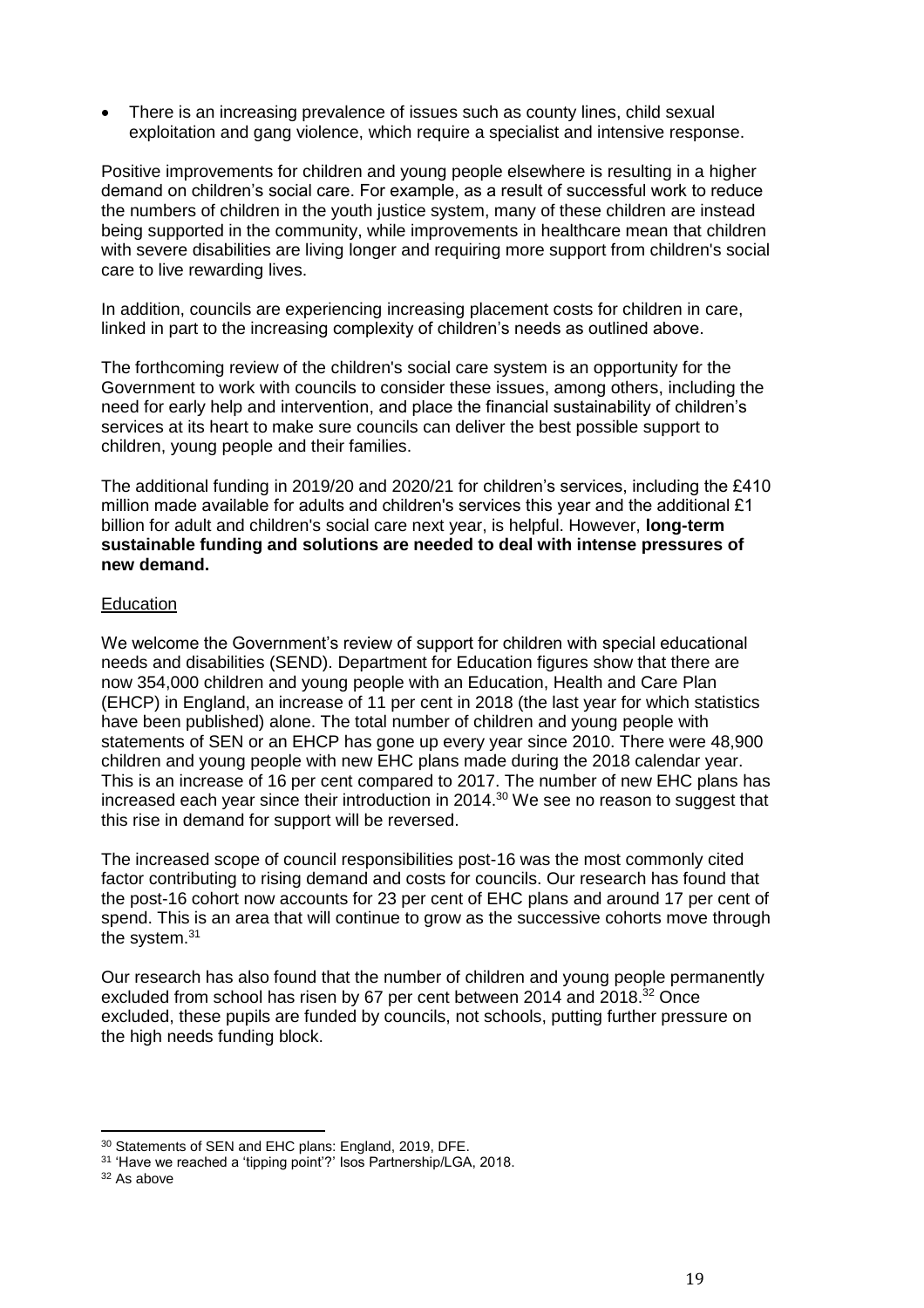More children with special needs are now being educated in settings other than mainstream schools for the first time ever. Alternative and non-mainstream settings are, by their very nature, more expensive than mainstream provision.<sup>33</sup>

While only 6 per cent of children and young people with EHCPs are in Independent and Non-Maintained Special Schools, our research found that these placements account for an average of approximately 14 per of expenditure.<sup>34</sup>

Further research commissioned by the LGA has found that the percentage of councils that are overspending their home to school transport budgets has increased from 71 per cent to 83 per cent between 2014/15 and 2017/18. Increasing expenditure is being driven by the costs of providing transport for children with SEND, with expenditure on transport for children with SEND increasing by 13 per cent for pre-16 children and by 68 per cent for post-16. Transport for children and young people with SEND now accounts for 69 per cent of all home-to-school transport expenditure.<sup>35</sup>

The £780 million increase to schools' high needs funding in 2020/21 will go some way towards meeting the funding deficit arising from SEND-related support**, however the SEND review and a sustainable long-term funding settlement must follow hand in hand. Additional funding is required to stabilise wider children's social care services as well.**

#### **Homelessness**

The number of households in temporary accommodation, including where duty is owed, has increased by over 70 per cent in England since December 2010.<sup>36</sup> Local government is key to tackling the national homelessness crisis. However, it is a significant challenge, as councils face increasing cost pressures despite significant budget reductions.

Councils are fighting to protect non-statutory services, including the vital preventative services which bring down costs in the long run. However, they need long-term investment, to allow them to plan and invest in homelessness prevention, fulfil the ambitions of the Homelessness Reduction Act and minimise the need for emergency responses.

Recent funding for homelessness services, including the £422 million resource to help reduce homelessness and rough sleeping, including an additional £54 million in 2020/21, will help councils to support government in tackling homelessness. However, this needs to be followed by a sustainable long-term settlement so councils can do more to confront this issue.

Councils' homelessness pressures are being exacerbated by the reduction in the Local Housing Allowance (LHA) rate as a consequence of the freeze instated in 2016. The LHA rate is now capped at, on average, just the 13th percentile of market rents. As a result, housing support does not cover the cost of renting for almost nine in 10 private sector tenants in receipt of means-tested benefits. The additional £40 million Discretionary Housing Payment made available in 2020/21 is helpful, but does not come close to mitigating the full impact, and leaves the administrative burden for helping households with councils.

 $\overline{a}$ 

<sup>33</sup> As above

<sup>34</sup> As above

<sup>35</sup> 'Understanding the drivers for rising demand and associated costs for home-to-school transport', Isos Partnership/LGA, 2019.

<sup>36</sup> LGA analysis of MHCLG homelessness statistics, table 784 – 2010/11 to 2017/18.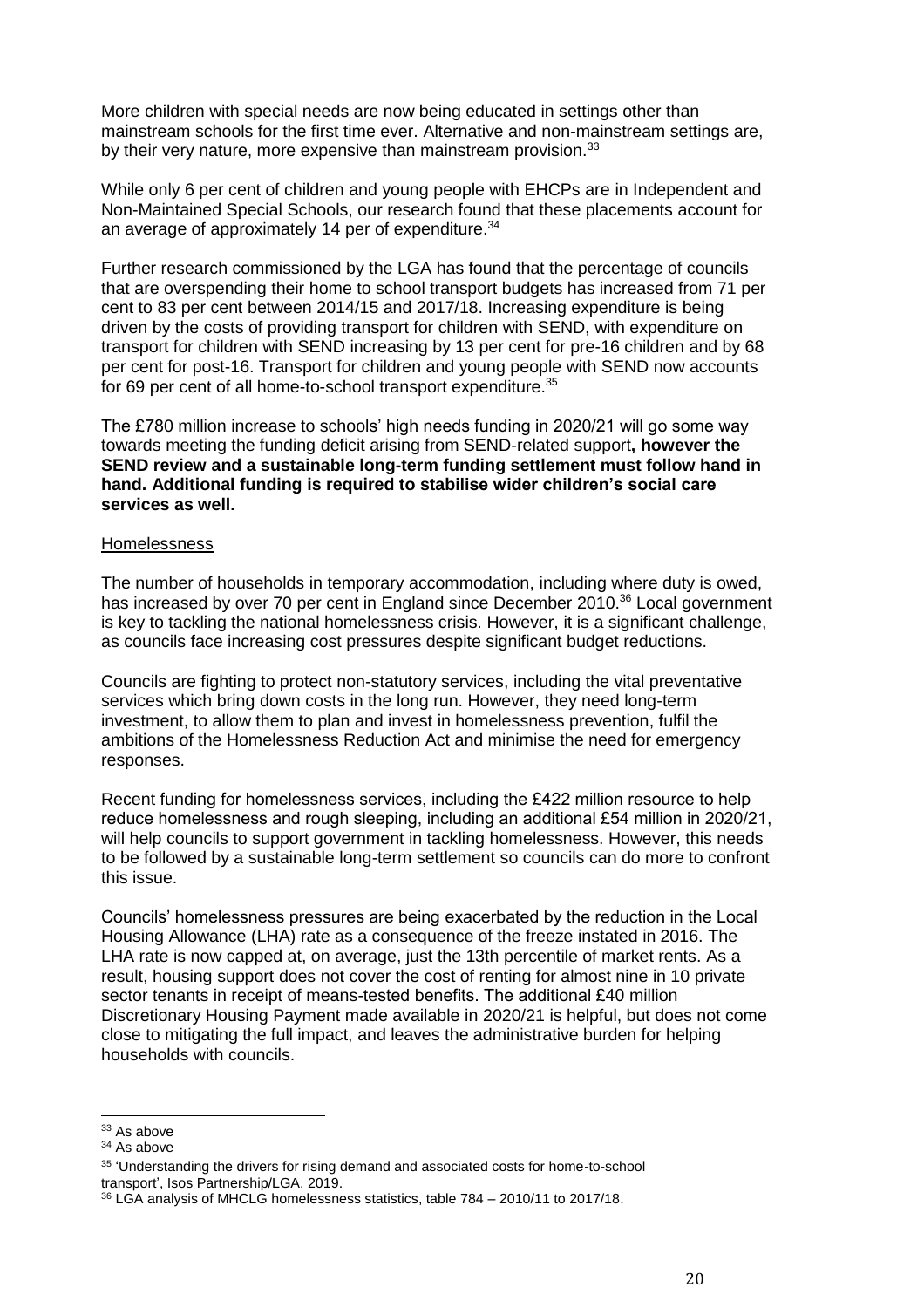The Government should restore the LHA rate to at least the 30th percentile of market rents as we work towards a sustainable long-term strategy to address the supply of affordable homes and ensure that household incomes cover the cost of renting.

# Public health

We are pleased that the Government has reiterated its commitment to public health and that current priorities will include vaccinating against preventable diseases and 'redoubling' on efforts to tackle smoking, substance misuse and obesity. Analysis shows that local authority public health funding is three to four times more cost-effective in improving health outcomes than money spent in the NHS.<sup>37</sup>

Councils continue to face significant spending challenges to their public health budget in 2020/21. Councils need sustainable long-term investment in the public health grant to ensure the viability of the essential prevention and health protection services they provide.

Every pound invested by Government in council-run services such as public health is helping to relieve pressure on other services like the NHS and the criminal justice system. Just as pressures exist within NHS and social care, pressures are mounting within statutory public health services.

- As a society, people are living longer life expectancy in England has reached 79.6 years for men and 83.2 for women and we're healthier at every age group than ever before. However, stubborn inequalities persist – in the richest areas people enjoy 19 more years in good health than those in the poorest areas.
- The death rate for dementia and Alzheimer's disease already the leading cause of death in women – may overtake heart disease in men as early as 2020 and is likely to become the leading cause of death in men too.
- The number of people with Type 2 diabetes is expected to increase by a million  $$ from just under four million people in 2017 to almost five million in 2035.
- Latest figures released by Public Health England (PHE) show there were 3,561,548 attendances at sexual health clinics in England in 2018, up 21 per cent on the 2,940,779 attendances in 2013.
- There were 268,251 adults in contact with drug and alcohol services in 2018/19. The number of deaths from drug misuse registered in 2018 increased by 16 per cent to 2,670. This is at the highest level ever.
- Smoking prevalence in England has fallen to 14.4 per cent. However, the estimated number of smokers in England is still around six million adults.

<sup>37</sup> University of York, 2019.

l

[https://www.york.ac.uk/media/che/documents/papers/researchpapers/CHERP166\\_Impact\\_Public](https://www.york.ac.uk/media/che/documents/papers/researchpapers/CHERP166_Impact_Public_Health_Mortality_Morbidity.pdf) Health Mortality Morbidity.pdf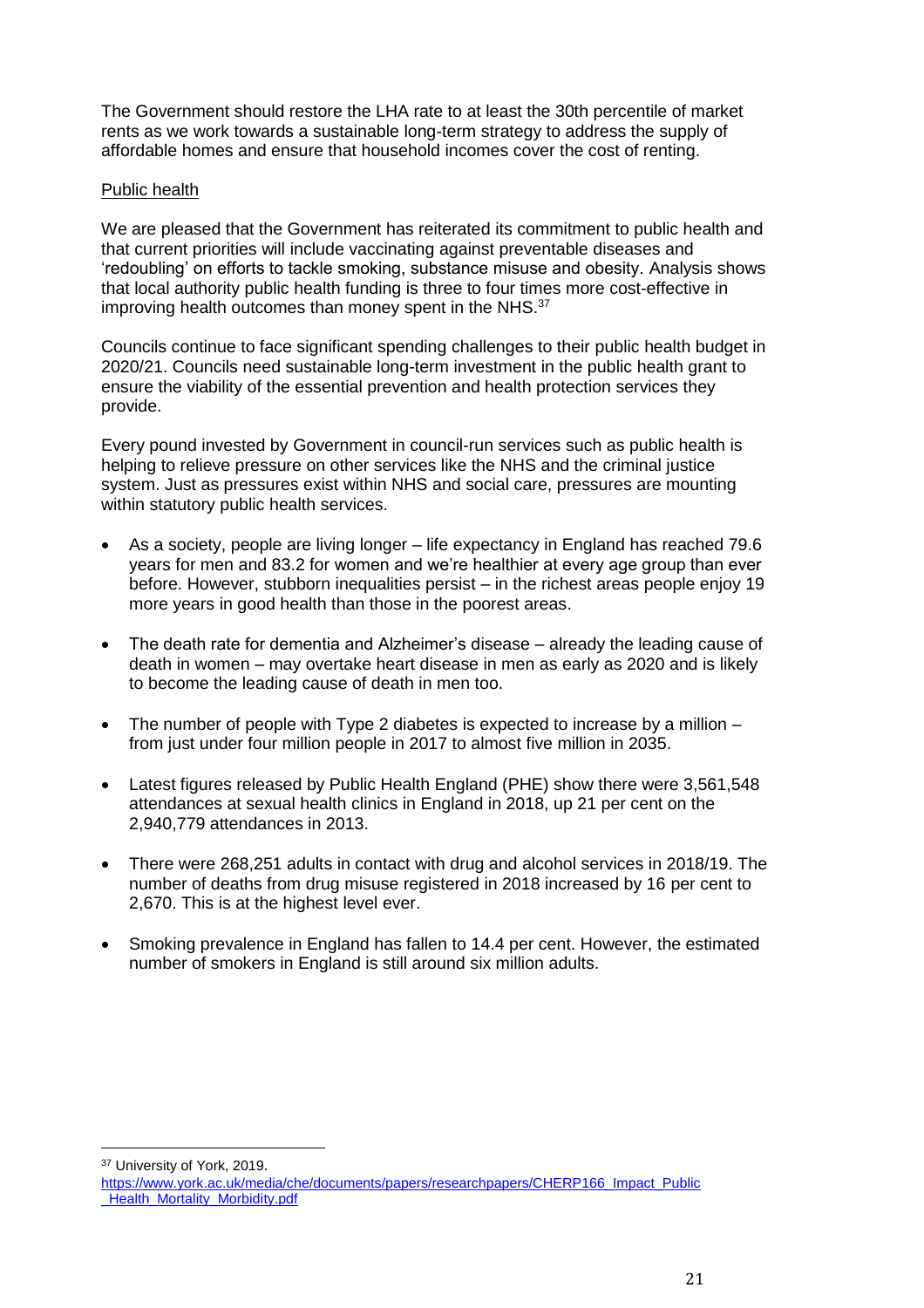The Government announcement of a real-terms increase in the Public Health Grant for 2020/21 is positive news for councils, but this alone is unlikely to address the impact of the past cuts to funding and the essential upgrade in prevention that is required. **We are concerned that this increase might be earmarked for additional funding pressures such as NHS Agenda for Change pay uplifts and the routine commissioning of the HIV drug PrEP which would be new responsibilities for local government and should be treated therefore as new burdens.** This increase also does not match the ambition for NHS funding overall. To match the growth in overall NHS funding as part of the Long Term Plan, the public health grant should increase to at least £3.9 billion by 2024/25.

### **At the time of writing, the Government had not yet published allocations of the public health grant for 2020/21. This must happen with utmost urgency.**

#### Investment in prevention

Prevention and early intervention is essential within both children's services and adult social care and links closely to the vital work councils do to support government on public health.

Within children's services, councils are clear that investing in early help makes lives better for children and families; it prevents children needing more intensive support and can save money in the long term. It is a similar story in adult services where directors indicate that prevention and early intervention is the second most important way of delivering necessary savings in the coming years by reducing or delaying the need for higher level support.

However, across both services, increasing pressures on the statutory requirements which councils *have to* deliver, mean that the importance of prevention is not backed up with sufficient resources. In adult social care services, just £1 of every £10 is spent on preventative services as councils have to focus over-stretched resources on those people with the highest needs, bringing into question their ability to meet their statutory prevention duties under the Care Act. Similarly, in children's services limited funding is increasingly targeted at more urgent child protection work, leaving little room for investment in services that prevent the need for more intensive support.

Public health is equally important in helping to deliver the shift required in our health and care services: moving away from a service that reacts when someone presents with an acute need and moving toward a service that prevents that need developing (or delays its escalation) in the first place.

We are pleased that the Government have committed the 2020s to be the 'decade of prevention of ill health'. Councils can play a key role in this endeavour and, indeed, take the aspiration further by making the 2020s a decade of 'improved wellbeing' for people of all ages, young and old. The evidence of councils' preventative interventions is compelling. To give just a small flavour of examples:

- The combined benefits of drug and alcohol treatment amount to £2.4 billion every year, resulting in savings in areas such as crime, health and social care.
- According to the National Institute for Clinical Excellence (NICE), every £1 spent on smoking cessation saves £10 in future health care costs and health gains.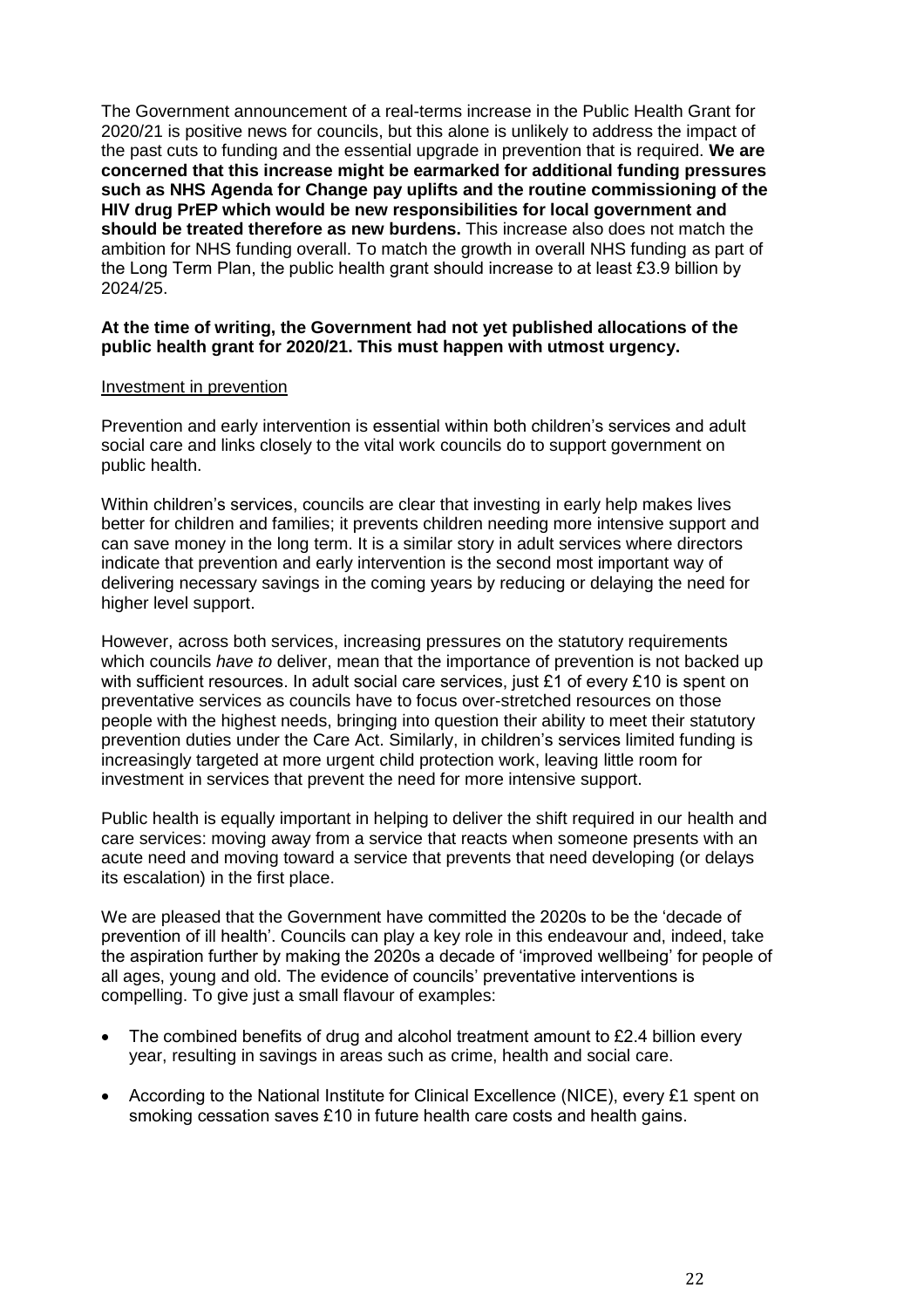- The 2019 evaluation of the Troubled Families programme found that the programme reduced the proportion of children in care, while staff survey results showed that 90 per cent of keyworkers believed the programme helped families to avoid statutory intervention. The programme also reduced juvenile custodial sentences and convictions.
- Research by the Institute of Fiscal Studies found that greater coverage of Sure Start centres led to a fall in hospitalisations of children up to the age of 11, and a significant fall in injuries. Measured on a purely financial basis, the reduction in hospitalisations at ages 5–11 saved the NHS approximately £5 million per cohort of children.
- Dance for Health is a nationwide community dance programme for older people who have fallen or are at risk of falling. Led by professional dancers, and underpinned by evidence-based falls prevention principles, the classes help people improve their strength and balance. Such programmes help combat the cost to the NHS of falls, which exceeds £2 billion a year.

The Budget is an opportunity for the Government to commit to funding for services that make a real difference to people's lives. But this must come with recognition that changes will not happen overnight. If we are serious about improving the health, wellbeing and life opportunities of children and adults we need to recognise that taking a longer-term perspective is necessary. **The Government should work with councils to introduce a new Prevention Transformation Fund to help deliver on this shared ambition.**

# Sport and physical activity

l

The Government's manifesto commitments to invest in the future of sports facilities is a positive step to ensuring that our communities can be active and investing in their future wellbeing. Regular physical activity can reduce the risk of many chronic conditions, including coronary heart disease, stroke, Type 2 diabetes, cancer, obesity, mental health problems and musculoskeletal conditions. Sport England has commissioned research into the costs of physical inactivity, which showed that NHS providers in England spent more than £900 million in 2009/10 treating people with diseases that could be prevented if more people were physically active.<sup>38</sup>

This country's sporting infrastructure is ageing, with Sport England estimating that 63 per cent of main sports halls and 60 per cent of swimming pools are past their expected lifespans or overdue refurbishment. <sup>39</sup> This does not mean replacing like for like, but working with communities to design the leisure centres, sports pitches, parks and other infrastructure that will best meet their needs and enable them to build activity into their lives. This could also mean realising the potential for new facilities to revitalise the high street, be co-located with other facilities to form wellbeing or community hubs, and ensuring they meet the latest environmental standards for energy efficiency.

Sport England has been providing effective support and investment in infrastructure, but their funds are oversubscribed with 1054 bids submitted to a grant fund that could only make 151 grants. Had Sport England been able to fund those bids, it would have unlocked match funding worth at least £540 million from councils and partners. During its operation, the fund typically achieved a 30 per cent reduction in capital build cost and a 40 per cent improvement in efficiency averaging £500,000 per annum per facility. **We** 

<sup>38</sup> [https://www.sportengland.org/research/benefits-of-sport/health-and-benefits-of-sport/engaging](https://www.sportengland.org/research/benefits-of-sport/health-and-benefits-of-sport/engaging-inactive-people/)[inactive-people/](https://www.sportengland.org/research/benefits-of-sport/health-and-benefits-of-sport/engaging-inactive-people/)

<sup>&</sup>lt;sup>39</sup> Based on figures taken from a January 2020 datacut of Sport England's Active Places Power.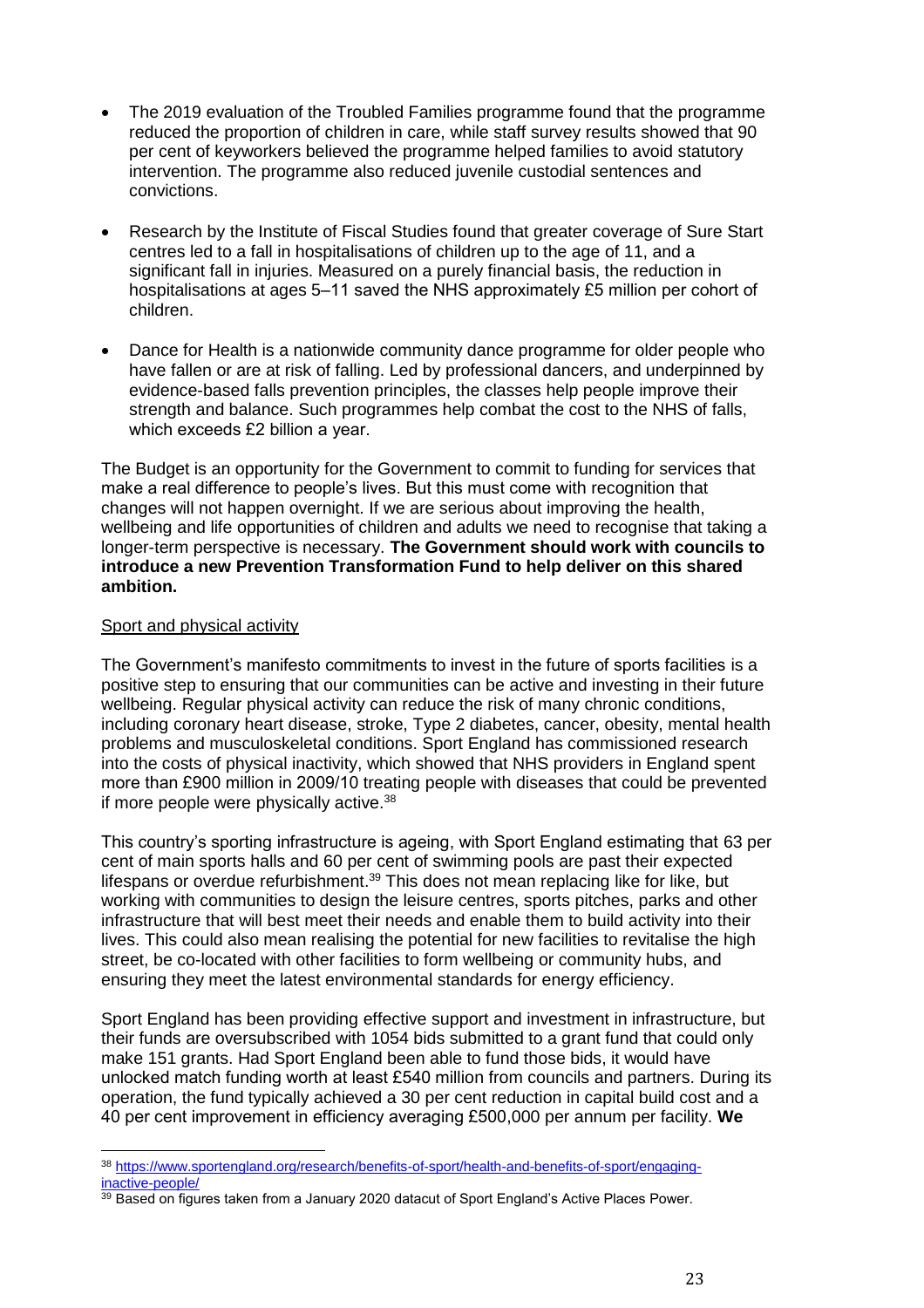**are calling for a strategic investment of £500 million for councils to invest in leisure facilities, pitches, and parks to prepare our communities for the inspiration provided by the Commonwealth Games; and to ensure a healthier, more active nation in the future.**

#### Other pressures

 $\overline{a}$ 

We are concerned at the ever-increasing enforcement burden that is being placed on councils' regulatory services, and Trading Standards in particular. New responsibilities are being added despite the fact that reductions in regulatory budgets and staffing arising from cuts to local government funding, mean services in most councils are already struggling to fulfil their existing statutory duties. Councils in England have seen a 56 per cent reduction in Trading Standards officers since 2009 and a 46 per cent reduction in nominal budgets for Trading Standards services since 2011<sup>40</sup>, according to a 2016 National Audit Office report.

This is a cross-government issue, as individual departments continue to add to the burden, without there being any consideration of the cumulative impact on services. In the last eighteen months we have seen new enforcement responsibilities created or proposed on diverse issues including: the ban on microbeads in cosmetics; the sale of materials for wood burning stoves; the proposed ban on plastic straws, drink stirrers and cotton buds; the ban on tenant fees; a ban on energy drinks; the introduction of calorie labelling in restaurant chains; and the sale of knives and acids. Depending on the deal in place when the implementation period of the UK leaving the EU ends, this could also increase the demands on regulatory services, with councils required to undertake more compliance work in different areas of regulation.

Taken individually, assessments of these new burdens can often result in small payments, but as the main resource needed to fulfil them is staff time, such a piecemeal approach does not allow councils to invest in new staff, meaning the impact assessments are of limited use in supporting councils to fulfil these responsibilities, and important policies will not be delivered due to a lack of funding. **The Government must take a joined-up approach to impact assessments that reviews the overall burden on smaller services such as these, and allows for larger settlements to support them as a whole; alternatively, it must identify a different and sustainable funding model for regulatory services, including contributions from businesses that benefit from different regulatory frameworks.**

The LGA is calling for **the coroner's service to become a national service rather than one embedded in local authorities. Should the service remain with local authorities, they must be fully funded to support coroners.** Local authorities hold a number of responsibilities for coroner services, including providing a coroners court, training for staff and coroners, undertaking appointments of, and paying the salaries of, senior, assistant and area coroners as well as providing staff to support the coroner, where they are not already provided by the police. Whilst councils and coroners have taken steps to reduce costs, creating a national coroners service is a call supported by the Chief Coroner and would give greater national oversight and consistency to the service as well as making it more cost effective through greater economies of scale.

<sup>40</sup> National Audit Office, 2016. [https://www.nao.org.uk/wp-content/uploads/2016/12/Protecting](https://www.nao.org.uk/wp-content/uploads/2016/12/Protecting-consumers-from-scams-unfair-trading-and-unsafe-goods-Summary.pdf)[consumers-from-scams-unfair-trading-and-unsafe-goods-Summary.pdf](https://www.nao.org.uk/wp-content/uploads/2016/12/Protecting-consumers-from-scams-unfair-trading-and-unsafe-goods-Summary.pdf)